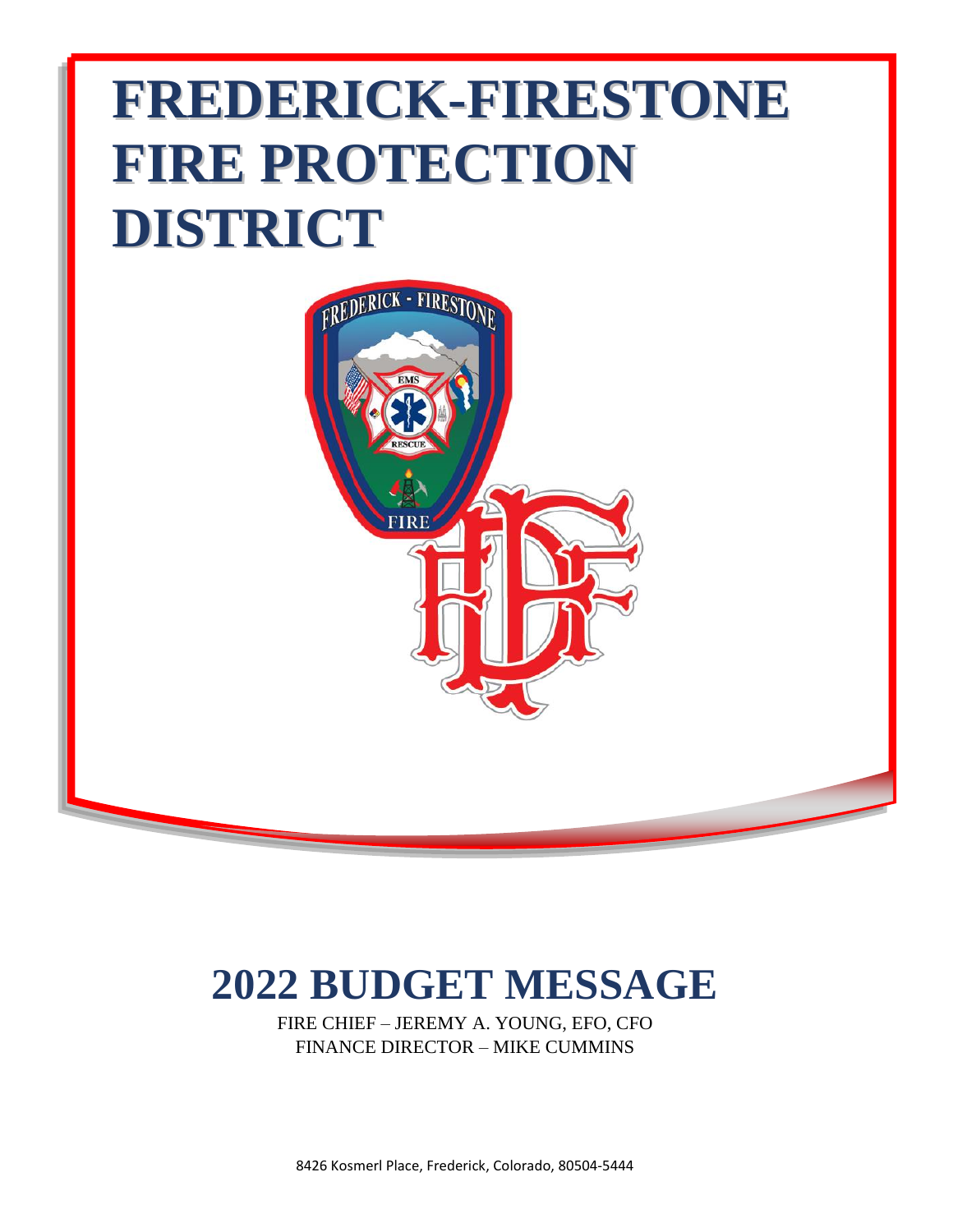**FREDERICK-FIRESTONE FIRE PROTECTION DISTRICT Leading Together, By Serving Together**



**Office of the Fire Chief Budget Message** Office: 303.833.2742 Fax: 303.833.3736 Email: jyoung@fffd.us

This is the 2022 Budget for the Frederick-Firestone Fire Protection District ("the District"). The budget was prepared by the Fire Chief and Executive Staff of the District and is based on the modified accrual basis of accounting. The initial 2022 Proposed Budget was presented by Fire Chief, Jeremy A. Young to the Board of Directors on October 10, 2021, with public hearings and subsequent adoption by the Board of Directors on November 8, 2021, and December 13, 2021.

# **District Background**

The District is a quasi-municipal corporation and a political subdivision of the State of Colorado. The District is in Southwest Weld County, in the State of Colorado, and provides all-hazards emergency services to the Town of Frederick, the Town of Firestone, and portions of unincorporated Weld County. These services are provided through Intergovernmental Agreements (IGAs) with both the Towns of Frederick and Firestone that assisted in the formation of the Frederick-Firestone Fire Protection District as the sole all-hazards emergency services provider to the corporate limits of both towns. These IGAs were established in 2003 and require the District to align its boundaries with the Towns' whenever the Towns' boundaries expand through annexations. The District was created in 1975 by order and decree of the District Court in Weld County, Colorado. The District's jurisdiction consists of approximately 36 square miles of Southwest Weld County. The population served by the District is approximately 36,000 residents. The District is governed by an elected Board of Directors and operated by full-time paid Executive and Administrative Staff, Paramedics, EMTs, and Firefighters.

The District provides fire suppression, fire prevention, public education, technical rescue, water & ice rescue, hazardous materials response, oil and gas emergency response, community riskreduction, emergency management and preparedness, and advanced life support (ALS) emergency medical transport services within its boundaries. The District also provides these services outside its boundaries pursuant to numerous mutual aid and automatic aid agreements with other fire protection districts and municipal fire departments. Pursuant to these agreements, each emergency service agency pledges to assist the others, when necessary, in providing additional fire, rescue, and emergency medical equipment and personnel for the purpose of delivering firefighting, specialized rescue, and emergency medical care, and medical transport within the jurisdiction of the other emergency service agency.

These services are provided through four (4) fire stations, each having bays for housing fleet and living areas for the District's Paramedics, EMTs and Firefighters. In addition, the District's Administration is located at 8426 Kosmerl Place in Frederick. Its main purpose is for housing all administrative personnel, training, public education and includes the Carbon Valley Emergency Operations Center (EOC).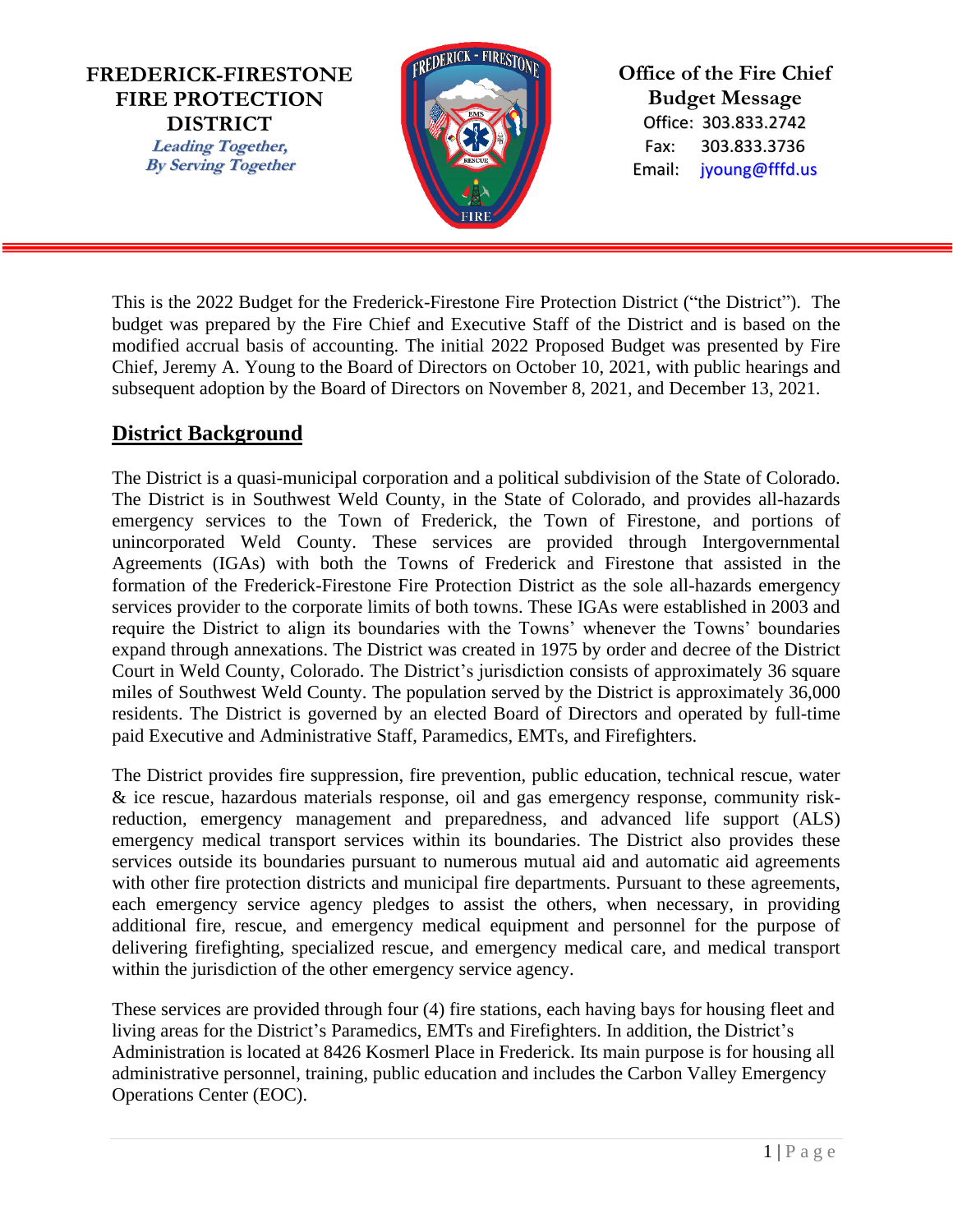The District currently owns four (4) Type I Engines, one (1) Aerial Apparatus, one (1) Heavy Rescue, two (2) Type VI Engines, one (1) Water Tender, four (4) ALS Transport Ambulances, and ten (10) additional support vehicles. The District responds to an average of 2,700 calls annually and directly provides care and service to over 19,000 citizens each year out of the 36,000 citizens we serve.

# **District Assessed Values**

The following table, based on the 2021 Final Assessed Valuation (AV) (For 2022 Collections) displays the specific classes of real and personal property within the District:

| <b>Class</b>                     | $2020$ Final AV  | 2021 Final AV    | $%$ of AV | \$ Change        | $\frac{0}{0}$<br><b>Change</b> | <b>Budget</b> \$<br><b>Change</b> |
|----------------------------------|------------------|------------------|-----------|------------------|--------------------------------|-----------------------------------|
| <b>Vacant Land</b>               | \$17,911,880     | \$23,917,190     | 3.20%     | \$6,005,310      | 33.53%                         | \$83,474                          |
| <b>Residential</b>               | \$274,903,420    | \$311,571,060    | 41.69%    | \$36,667,640     | 13.34%                         | \$509,680                         |
| <b>Commercial</b>                | \$135,860,470    | \$148,365,530    | 19.85%    | \$12,505,060     | 9.20%                          | \$173,820                         |
| <b>Industrial</b>                | \$66,833,060     | \$62,902,190     | 8.42%     | $(\$3,930,870)$  | $-5.88\%$                      | $(\$54,639)$                      |
| <b>Agricultural</b>              | \$1,955,720      | \$2,067,870      | 0.28%     | \$112,150        | 5.73%                          | \$1,559                           |
| <b>Minerals</b>                  | \$384,130        | \$372,230        | 0.05%     | (\$11,900)       | $-3.10%$                       | (\$165)                           |
| Oil & Gas                        | \$197,935,070    | \$154,141,230    | 20.62%    | $(\$43,793,840)$ | $-22.13%$                      | $(\$608,734)$                     |
| <b>State Assessed</b>            | \$42,760,830     | \$44,063,530     | 5.90%     | \$1,302,700      | 3.05%                          | \$18,108                          |
| <b>Exempt</b><br><b>Property</b> | \$41,320,440     | \$60,008,030     | N/A       | \$18,687,590     | 45.23%                         | \$259,758                         |
| <b>Total Value</b>               | \$738,544,580.00 | \$747,400,830.00 | 100.00%   | \$8,856,250.00   | 1.20%                          | \$123,101.88                      |

# **2022 District Budget Explanation**

The certified Mill Levy for the calendar year of 2022 is 13.900 mills for all general operating purposes, which represents the 2019 voter authorized level. An additional 0.469 mills are levied for debt service for General Obligation Bonds approved by voters in 2003.

Both Frederick and Firestone's Urban Renewal Authorities (FURAs) are active within the Fire District. The Fire District allows portions of their tax appropriations to pass through to both Towns to enhance growth into the area. The pass through of funding is from the District's mill levy and the funds collected by the FURAs are in several Tax Increment Financing (TIF) areas.

Based on a Net Assessed Valuation of \$661,915,685 which excludes the FURA TIF areas' valuation of \$85,485,145, the total property tax and TIF pass through revenue for the District in 2022 is anticipated to be \$9,703,099 for both General and Bond Mills. An additional \$1,736,773 in revenue is anticipated from other revenue sources including Specific Ownership Taxes, grants and fees for services rendered. Relative to the District's historic high assessed valuation (2019 for Budget Year 2020) of \$729,591,314, the current year's assessed valuation of \$661,915,685 represents a \$67,675,629 decrease from the historic high. This translates into a \$940,691 revenue decrease for the District relative to the District's greatest assessed value just two years ago.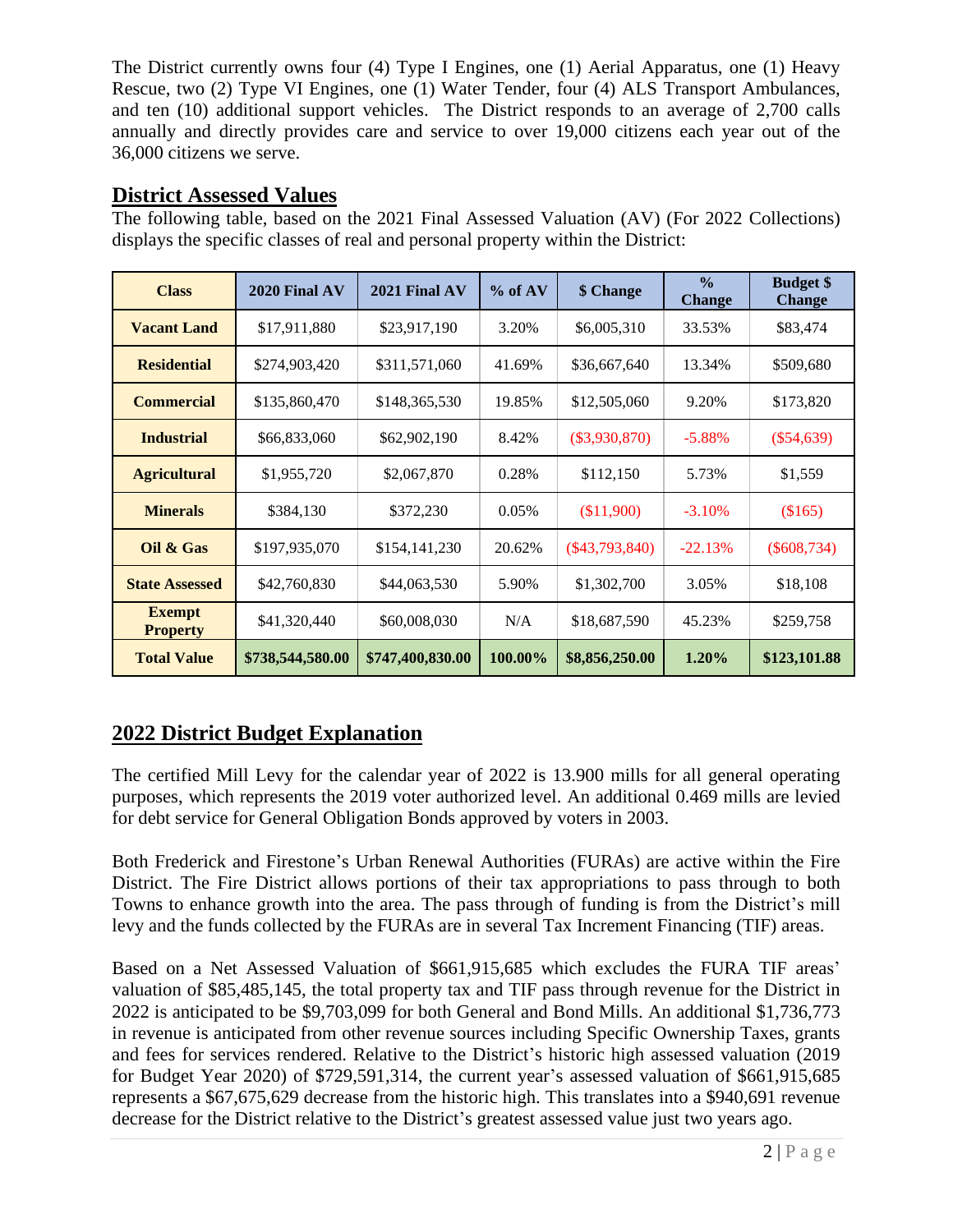# **Significant Projects in 2022**

In addition to funding normal operations required to maintain current service delivery levels, the 2022 Budget reflects the following notable projects to maintain and enhance emergency services provided to our citizens and visitors.

# **Staffing & Personnel:**

▪ No new staffing will be added in 2022 due to the economic downturn the District is facing. Staffing will remain status-quo in 2022. Hiring will only be completed to fill vacancies caused by normal attrition of personnel. The District applied for the Federal Staffing for Adequate Fire and Emergency Response personnel in 2020 and in 2021, however, the District was unsuccessful with the grant for an additional six (6) personnel.

## **Fleet & Fire/Emergency Medical Equipment:**

▪ The District has provided specifications for a request for proposal (RFP) in November of 2021 to replace the District's 2002 Ladder Truck which is slated for replacement in 2022 according to the Capital Improvement Plan. The District has been and will continue to monitor the data, review industry standards, coordinate with the Insurance Service Office to ensure proper standards are met. This may be a  $12 - 15$ -month process spanning across two (2) fiscal years for the District due to the manufacturer's required lead time and material availability.

# **Facilities:**

**•** The District will continue to work on the architectural design, land surveys, and engineer cost for the future Station 5 to be in the Wyndham Hill area of Frederick. The District is hoping to begin construction of Station 5 in late 2022 or possibly early 2023 per the current plan. The District will also begin the early stages of land allocation for the future Station 6 in the Barefoot Lakes area of Firestone.

## **General Obligation Bonds (Debt Service)**.

**•** The District will continue paying down the 2003 General Obligation Bonds in 2022 with two (2) interest payments and one (1) principal payment. The total of the payments will be \$310,500, and the remaining outstanding debt at the end of 2022 will be at \$0.00. The total original voter approved bond indenture in 2003 was \$7,197,187. The Bond mill levy will be .469 in 2022 to provide for the 2022 debt service. The District is on schedule to pay the general obligation bonds off in 2022 one (1) year earlier than promised.

## **Districts Reserves Explanation:**

- The District's Reserves were established to provide for two (2) main purposes:
	- 1. To provide for emergency funding of unanticipated expenses resulting from natural or manmade emergencies, unanticipated revenue shortages, additional expenses not anticipated with approved projects;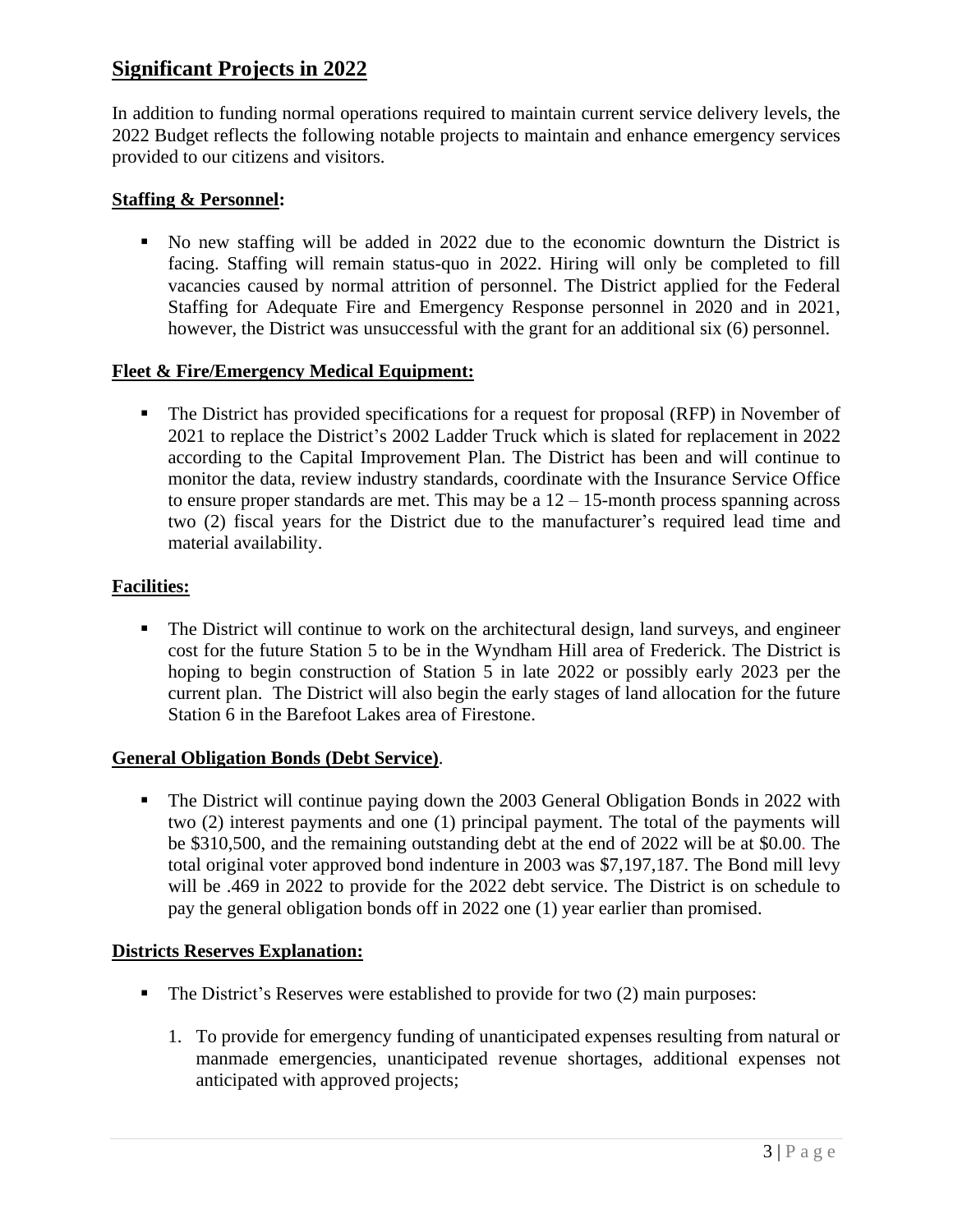- 2. To provide for capital planning and life-cycle replacement through an annual contribution for fleet, capital equipment, and facilities purchasing;
- All reserves are maintained in either a ColoTrust Account (Plus or Prime), Checking Account, or Savings Account. All funds in the ColoTrust Account or any investment account must be maintained, secured, and invested only in investments specifically authorized by Federal and State standards and approved by the Board of Directors.

# **District Reserves in 2022:**

- 1. Operational Contingency Reserve. This is established in a ColoTrust Plus+ account to allow for funding flexibility during short periods of economic downturns and to provide for funding of unforeseen expenses that occur during a fiscal budget year. The District targets to retain 25% of its Operating Budget in Restricted Reserve. This is accomplished through two (2) accounts; the restricted TABOR Reserve and the restricted Operating Contingency Reserve. The TABOR Reserve is 3% of the target and the Operating Contingency Reserve targets the remaining 22%. Each year the District adds general funds to the reserves which has increased the funding level above the 25% target. The projected 2022 year-end balance of these reserves is \$2,069,332. The total Restricted Cash Reserves for year-end 2022 is projected to be over 25%.
- 2. TABOR Reserve. The District is required by Colorado Revised Statute to hold 3% of its operating budget in an emergency reserve. These funds can only be accessed in times of a declared emergency and only for certain restricted purchases. The used funds are required to be repaid in the following budget year. The projected 2022 year-end balance of this reserve is \$289,555.
- 3. Unassigned Reserve. This is established as a reserve in ColoTrust to allow the District operational flexibility of funds between ColoTrust and the District's Business Checking. With the Unassigned Reserve located in a ColoTrust account, the District can take advantage of higher interest rates of these funds. The projected 2022 year-end balance of this reserve is \$1,501,347.
- 4. Debt Service Reserve. The Debt Service Schedule displays the Bond principle, interest, and fee payments from 2003 to maturity in 2023. This reserve was created to provide contingency and potentially eliminate the Bond Mill Levy earlier than the Bond maturity in 2023, which the District will pay off the 2003 bond in 2022. The unused balance of this reserve account at the end of 2022 will be rolled into the general fund in January of 2023.
- 5. Equipment Reserve. The Equipment Reserve is utilized for fleet and capital equipment assets at the end of their life-cycle or additions as the District continues to grow and service demands increase. This schedule is adjusted annually for projected inflationary and material increases. The projected 2022 year-end balance of this reserve is \$1,884,581.
- 6. Facilities Reserve. The Facility Reserve is utilized each year for any needed maintenance or renovation projects at existing facilities meeting the capital expenditure threshold, furnishings, or major construction, such as new fire stations and the potential accusation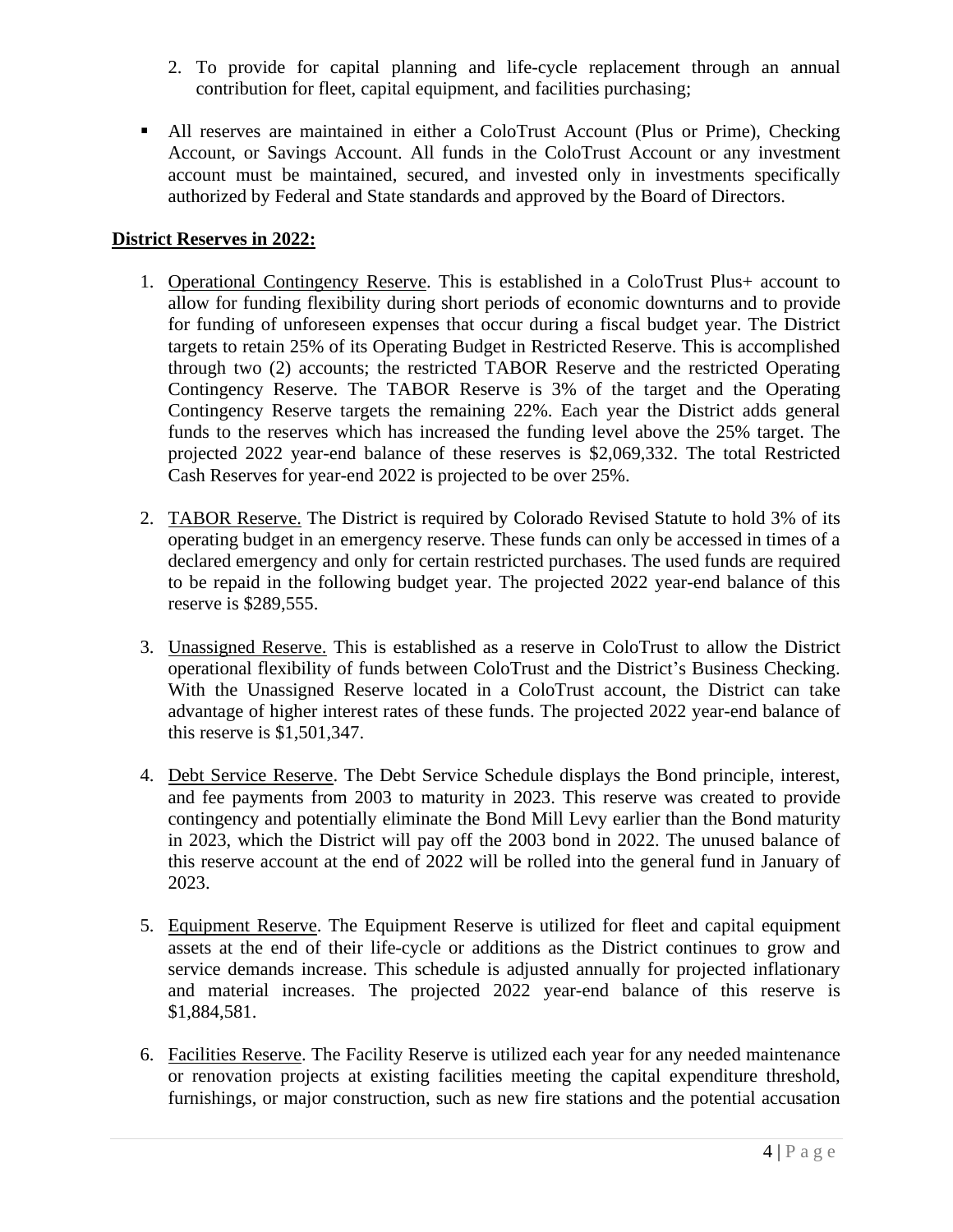of land for future District facilities. The projected 2022 year-end balance of this reserve is \$735,098.

Financial information provided includes all sources of revenue and expenditures as well as beginning and ending fund balances. This budget is implemented by the District's Board of Directors to guide priorities and planning for the delivery of all-hazard emergency services and community risk-reduction to the citizens of Frederick, Firestone, and portions of unincorporated Weld County, Colorado.

This budget may be amended for unforeseen circumstances or unanticipated revenues or expenses. The District complies with all State of Colorado Revised Statutes Title 32 Special District requiring a yearly independent financial audit(s), and all audits are available upon request and are located on the District's website. All audits comply with the most current and relevant Government Accounting Standards Board (GASB) requirements as a Title 32 Special District.

For further information or questions, please do not hesitate to contact the District's Administrative Office at your convenience at 303-833-2742.

Respectfully in Service,

Jeremy A. Young, EFO, CFO Fire Chief

## **Mission Statement**

To enhance your quality of life, by always earning trust, reducing loss of life, preventing harm, and protecting property with compassion and integrity.

## **Vision Statement**

The Frederick-Firestone Fire District and its members will be a model of excellence in emergency services, risk reduction, and life safety programs. We will strategically engage the needs of our community; while remaining committed to continuous organizational development through trust, involvement, innovation, creativity, and accountability, while consistently remaining rooted in service.

## **Motto**

"Leading Together, By Serving Together"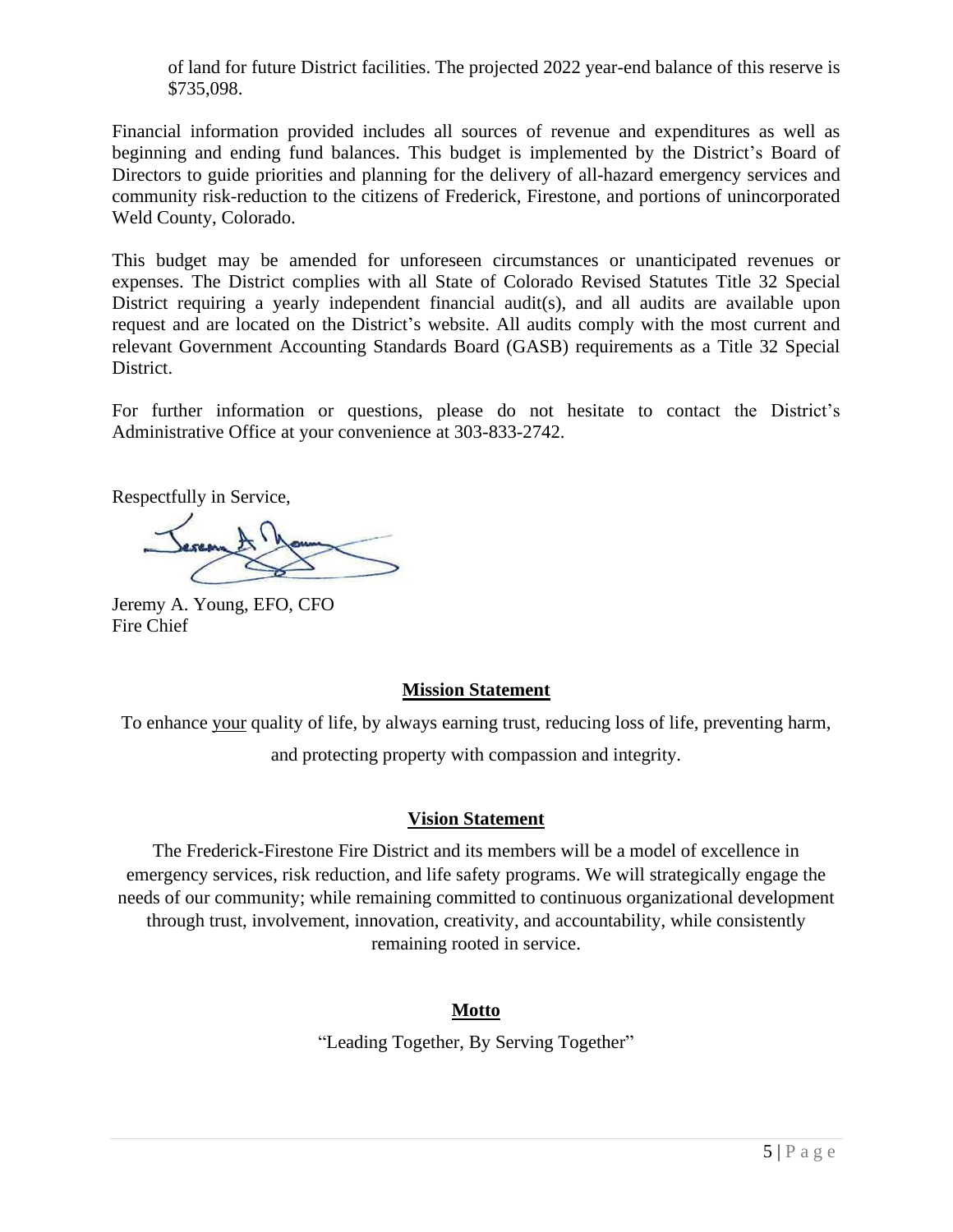| <b>Frederick-Firestone Fire District</b><br>2022 Budget | <b>Actual</b> | <b>Actual</b> | <b>Budgeted</b> | <b>First</b><br>9 Months | <b>Budget</b> |
|---------------------------------------------------------|---------------|---------------|-----------------|--------------------------|---------------|
| <b>GENERAL FUND REVENUE</b>                             | 2019          | 2020          | 2021            | 2021                     | 2022          |
| <b>Tax Revenue</b>                                      |               |               |                 |                          |               |
| Property Tax                                            | 5,729,601     | 10,105,287    | 9,063,204       | 9,243,687                | 9,227,395     |
| Property Tax - TIF Pass Through                         | 150,020       | 282,707       | 184,963         | 635,124                  | 155,289       |
| Property Tax - Bond                                     | 302,969       | 513,916       | 309,786         | 320,342                  | 310,013       |
| Property Tax - Bond - TIF Pass Through                  | 10,501        | 18,888        | 10,241          | 24,178                   | 10,402        |
| Specific Ownership Tax                                  | 446,823       | 531,214       | 450,000         | 400,000                  | 462,000       |
| <b>Total Tax Revenue</b>                                | 6,639,914     | 11,452,012    | 10,018,194      | 10,623,331               | 10,165,099    |
|                                                         |               |               |                 |                          |               |
| <b>Charges for Services</b>                             |               |               |                 |                          |               |
| <b>Ambulance Fees</b>                                   | 538,243       | 562,786       | 550,000         | 396,039                  | 590,000       |
| <b>Inspection Fees</b>                                  | 99,867        | 70,913        | 110,000         | 55,955                   | 90,000        |
| <b>Administrative Fees</b>                              | 364           | 157           | 250             | <u>59</u>                | 250           |
| <b>Total Charges for Services</b>                       | 638,474       | 633,856       | 660,250         | 452,053                  | 680,250       |
|                                                         |               |               |                 |                          |               |
| <b>Intergovernmental</b>                                |               |               |                 |                          |               |
| Grants                                                  | 0             | 26,592        | 0               | 0                        | 0             |
| <b>State Pension Contributions</b>                      | 9,003         | 0             | 9,003           | 0                        | 9,003         |
| <b>DOLA Heart Trust</b>                                 | 8,750         | 7,525         | 7,525           | 0                        | 7,525         |
| CO EMS Medicaid Supplemental                            | 182,452       | 384,183       | 375,000         | 505,993                  | 450,000       |
| <b>Total Intergovernmental</b>                          | 200,205       | 418,300       | 391,528         | 505,993                  | 466,528       |
|                                                         |               |               |                 |                          |               |
| <b>Earnings on Investments</b>                          |               |               |                 |                          |               |
| Earnings - ColoTrust & Bank                             | 145,094       | 39,668        | 45,000          | 3,200                    | 10,000        |
| Property Tax Interest                                   | 4,233         | 16,145        | 3,500           | 20,729                   | 3,300         |
| <b>Total Earnings on Investments</b>                    | 149,327       | 55,813        | 48,500          | 23,929                   | 13,300        |
| <b>Other Revenue</b>                                    |               |               |                 |                          |               |
| <b>Bond Issue Proceeds</b>                              | 0             | $\mathbf 0$   | 0               | 0                        | 0             |
| Miscellaneous Revenue                                   | 2,185         | 56,832        | 300             | 3,924                    | 300           |
| Donations                                               | 1,754         | 500           | 0               | 0                        | 0             |
| Sales of Assets                                         | 1,000         | 551           | 0               | 0                        | 0             |
| <b>Cost Sharing Contributions (EMC)</b>                 | 108,802       | 111,279       | 107,110         | 109,688                  | 98,395        |
| Deployment Recompence                                   | 11,517        | 198,408       | 0               | 0                        | 15,000        |
| Rental Revenue                                          | 12,481        | 11,980        | 12,900          | 7,587                    | 0             |
| Oil & Gas Royalties / Dividends                         | 4,966         | 3,513         | 1,000           | 1,630                    | 1,000         |
| <b>Insurance Proceeds</b>                               | 0             | 0             | 0               | 0                        | 0             |
| <b>Total Other Revenue</b>                              | 142,705       | 383,063       | 121,310         | 122,829                  | 114,695       |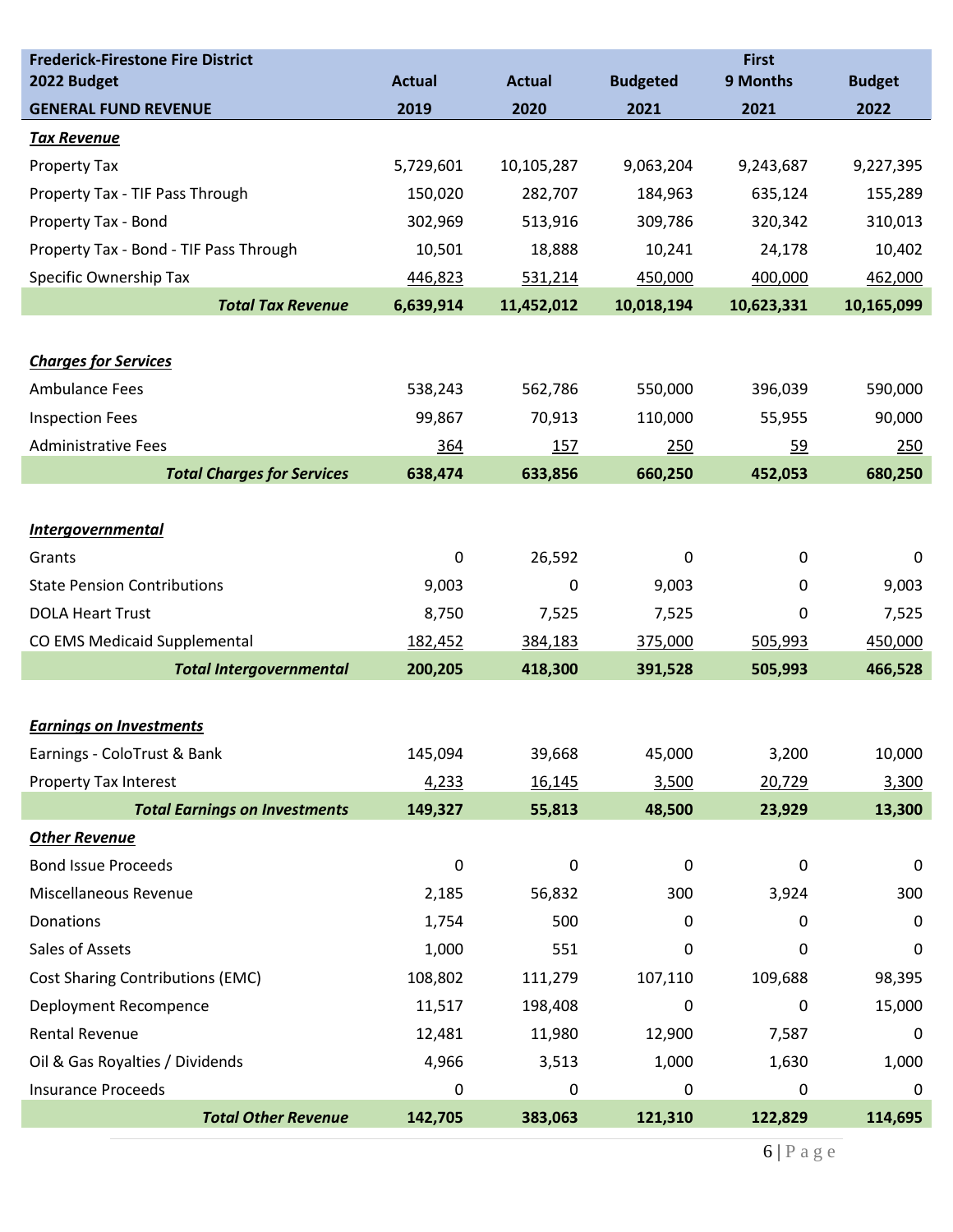| <b>TOTAL CURRENT REVENUE</b>         | 7,770,625   | 12,943,044 | 11,239,782  | 11,222,142       | 11,439,872   |
|--------------------------------------|-------------|------------|-------------|------------------|--------------|
| <b>Beginning Fund Balance</b>        | 6,085,797   | 6,247,681  | 8,538,762   | 10,149,804       | 11,724,238   |
|                                      |             |            |             |                  |              |
| <b>TOTAL FUNDS AVAILABLE</b>         | 13,856,422  | 19,190,725 | 19,778,544  | 21,371,946       | 23, 164, 110 |
| <b>TOTAL EXPENDITURES</b>            | 7,608,741   | 9,040,921  | 11,238,388  | 7,395,261        | 14,855,317   |
| <b>Accounting Adjustments</b>        |             |            |             |                  |              |
| <b>Year End Fund Balance</b>         | 6,247,681   | 10,149,804 | 8,540,156   | 13,976,685       | 8,308,793    |
| <b>GENERAL FUND EXPENDITURES</b>     |             |            |             |                  |              |
| <b>PERSONNEL</b>                     |             |            |             |                  |              |
| <b>Salaries</b>                      | 3,786,993   | 4,130,400  | 4,651,969   | 3,309,399        | 4,866,777    |
| Scheduled OT - Premium               | 0           | 417,882    | 488,635     | 346,916          | 522,998      |
| <b>Unscheduled Overtime</b>          | 145,035     | 414,692    | 246,223     | 299,391          | 408,396      |
| <b>Acting Officer Pay</b>            | 0           | 0          | $\mathbf 0$ | $\boldsymbol{0}$ | 5,894        |
| <b>Vacation Pay</b>                  | 97,971      | 234,652    | 296,672     | 202,959          | 298,796      |
| Sick Leave Pay                       | 40,016      | 56,050     | 138,536     | 101,423          | 139,996      |
| <b>Bereavement Leave</b>             | $\pmb{0}$   | 17,755     | 16,624      | 6,433            | 19,659       |
| Parental Leave                       | 0           | 21,215     | 17,317      | 17,797           | 19,659       |
| <b>Personal Time</b>                 | 0           | 12,564     | 8,557       | 10,141           | 15,991       |
| Jury Duty                            | 0           | 0          | 0           | 622              | 0            |
| <b>Holiday Stipends</b>              | 129,657     | 115,333    | 134,000     | 0                | 140,000      |
| Longevity Stipends                   | 0           | 19,500     | 0           | 0                | $\mathbf 0$  |
| <b>Officer Paramedic Stipends</b>    | 0           | 6,000      | 7,500       | 0                | 6,000        |
| <b>Director Stipends</b>             | 4,366       | 4,715      | 5,500       | 2,886            | 5,500        |
| <b>Reserve Stipends</b>              | 1,932       | 351        | 5,000       | 176              | 1,000        |
| <b>Employee Wellness Stipends</b>    | 2,475       | 3,300      | 3,300       | $\mathbf 0$      | 3,300        |
| Personnel Cost Share                 | 25,000      | 30,000     | 30,000      | 15,000           | 30,000       |
| <b>Wages &amp; Salaries Subtotal</b> | 4,233,445   | 5,484,410  | 6,049,833   | 4,313,143        | 6,483,966    |
|                                      |             |            |             |                  |              |
| Employee Life Insurance              | 6,365       | 11,867     | 8,844       | 6,157            | 9,240        |
| Colo Heart & Circulatory Trust       | $\mathbf 0$ | 7,650      | 9,574       | 8,350            | 9,975        |
| Colo Firefighter Cancer Trust        | 16,375      | 11,286     | 14,189      | 15,892           | 16,452       |
| FPPA Long Term Disability Insurance  | 4,210       | 87,813     | 127,364     | 88,329           | 132,538      |
| Short Term Disability Insurance      | 53,735      | 8,885      | 15,444      | 11,819           | 16,380       |
| <b>Employee Assistance Programs</b>  | 6,378       | 9,751      | 8,379       | 7,656            | 11,885       |
| Employee Health & Dental Insurance   | 419,069     | 479,108    | 653,779     | 367,554          | 539,146      |
| <b>HSA Contributions</b>             |             | 51,254     | 49,638      | 75,322           | 104,327      |
| FPPA Employee Pension                | 296,535     | 366,454    | 483,065     | 331,947          | 542,777      |
|                                      |             |            |             |                  |              |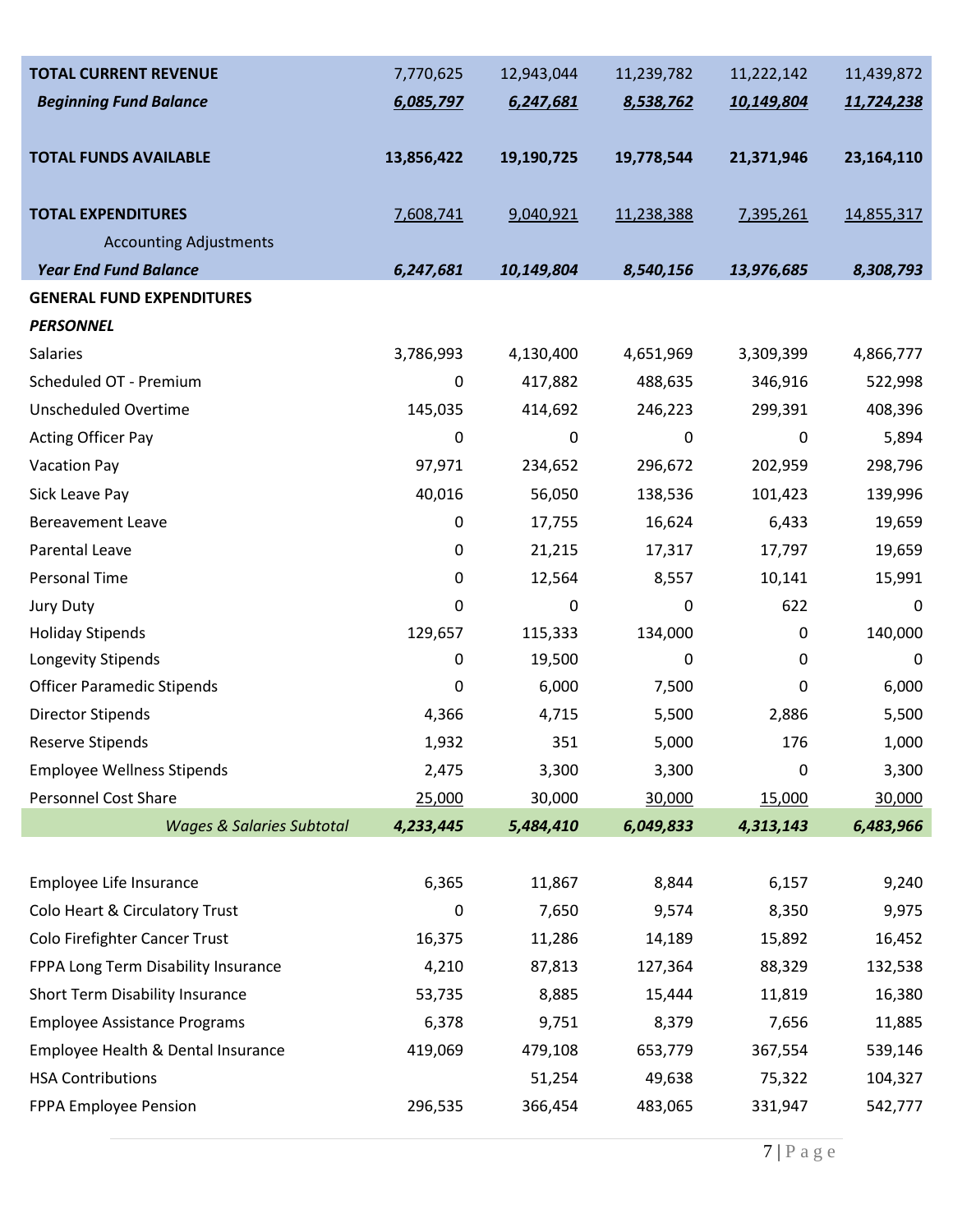| <b>FICA</b>                                 | 63,312    | 76,986    | 87,095          | 64,807         | 94,419           |
|---------------------------------------------|-----------|-----------|-----------------|----------------|------------------|
| <b>Worker's Compensation</b>                | 82,374    | 97,042    | 120,131         | 116,606        | 130,233          |
| Unemployment Insurance Tax                  | 8,615     | 15,674    | 18,020          | 13,154         | 19,535           |
| <b>Employee Physicals</b>                   | 13,360    | 0         | $\mathbf 0$     | 0              | 0                |
| <b>Benefits Subtotal</b>                    | 970,328   | 1,223,769 | 1,595,522       | 1,107,593      | 1,626,907        |
| <b>Personnel Total</b>                      | 5,203,773 | 6,708,178 | 7,645,355       | 5,420,736      | 8,110,873        |
|                                             |           |           |                 |                |                  |
| <b>Professional Services</b><br>Electricity | 31,383    | 33,043    | 39,180          | 23,588         |                  |
| Water & Sewer / Wastewater                  | 11,818    | 14,112    | 19,415          | 10,982         | 39,450<br>19,415 |
| Gas                                         | 16,087    | 13,026    | 15,600          | 9,339          | 15,571           |
| Trash                                       | 7,955     | 11,251    | 12,020          | 8,752          | 11,270           |
| <b>Telecom Service</b>                      | 34,168    | 32,661    | 35,964          | 30,366         | 36,485           |
| <b>Cellular &amp; Data Services</b>         | 20,273    | 21,979    | 16,200          | 12,619         | 19,950           |
| Cable & Satellite                           | 0         | 4,505     | $\pmb{0}$       | 1,152          | 1,634            |
| <b>Alarm Monitoring</b>                     | 2,644     | <u>0</u>  | $\underline{0}$ | $\overline{0}$ | $\overline{0}$   |
|                                             | 124,328   | 130,576   | 138,379         | 96,798         | 143,775          |
| Membership & Dues                           | 7,280     | 8,727     | 10,505          | 7,314          | 10,900           |
| Subscriptions                               | 156       | 322       | 465             | 468            | 375              |
| Fire Extinguisher Service                   | 631       | 0         | 0               | 0              | 0                |
| Fees & Tolls                                | 8,070     | 19,100    | 13,165          | 6,953          | 12,410           |
|                                             | 16,137    | 28,148    | 24,135          | 14,735         | 23,685           |
| Facilities & Grounds - Admin                | 14,996    | 14,632    | 11,225          | 9,831          | 11,164           |
| Facilities & Grounds - Station 1            | 15,331    | 11,716    | 12,010          | 3,870          | 11,910           |
| Facilities & Grounds - Station 2            | 12,382    | 10,022    | 11,769          | 8,467          | 11,463           |
| Facilities & Grounds - Station 3            | 8,866     | 8,496     | 10,465          | 6,177          | 10,165           |
| Facilities & Grounds - Station 4            | 7,515     | 14,765    | 11,860          | 7,457          | 11,175           |
|                                             | 59,090    | 59,631    | 57,329          | 35,802         | 55,877           |
| Elections                                   | 109,924   | 64,566    | 83,645          | 0              | 185,800          |
| <b>Public Notifications</b>                 | 205       | 139       | 850             | 99             | 1,035            |
| <b>Printing Services</b>                    | 6,177     | 8,702     | 11,505          | 1,866          | 11,460           |
|                                             | 116,306   | 73,408    | 96,000          | 1,965          | 198,295          |
| <b>Equipment Leases &amp; Service</b>       | 135,954   | 189,456   | 206,156         | 156,999        | 138,450          |
| Property & Liability Insurance              | 44,911    | 60,326    | 68,742          | 66,874         | 81,533           |
| <b>Legal Counsel and Services</b>           | 27,317    | 13,598    | 13,750          | 5,763          | 18,400           |
| Legal Retainer                              | 11,943    | 11,535    | 12,800          | 7,758          | 12,800           |
| Legal Property                              | 2,151     | 20,604    | 32,000          | 4,505          | 31,000           |
| Legal Employment                            | 2,595     | 5,876     | 9,000           | 5,281          | 15,000           |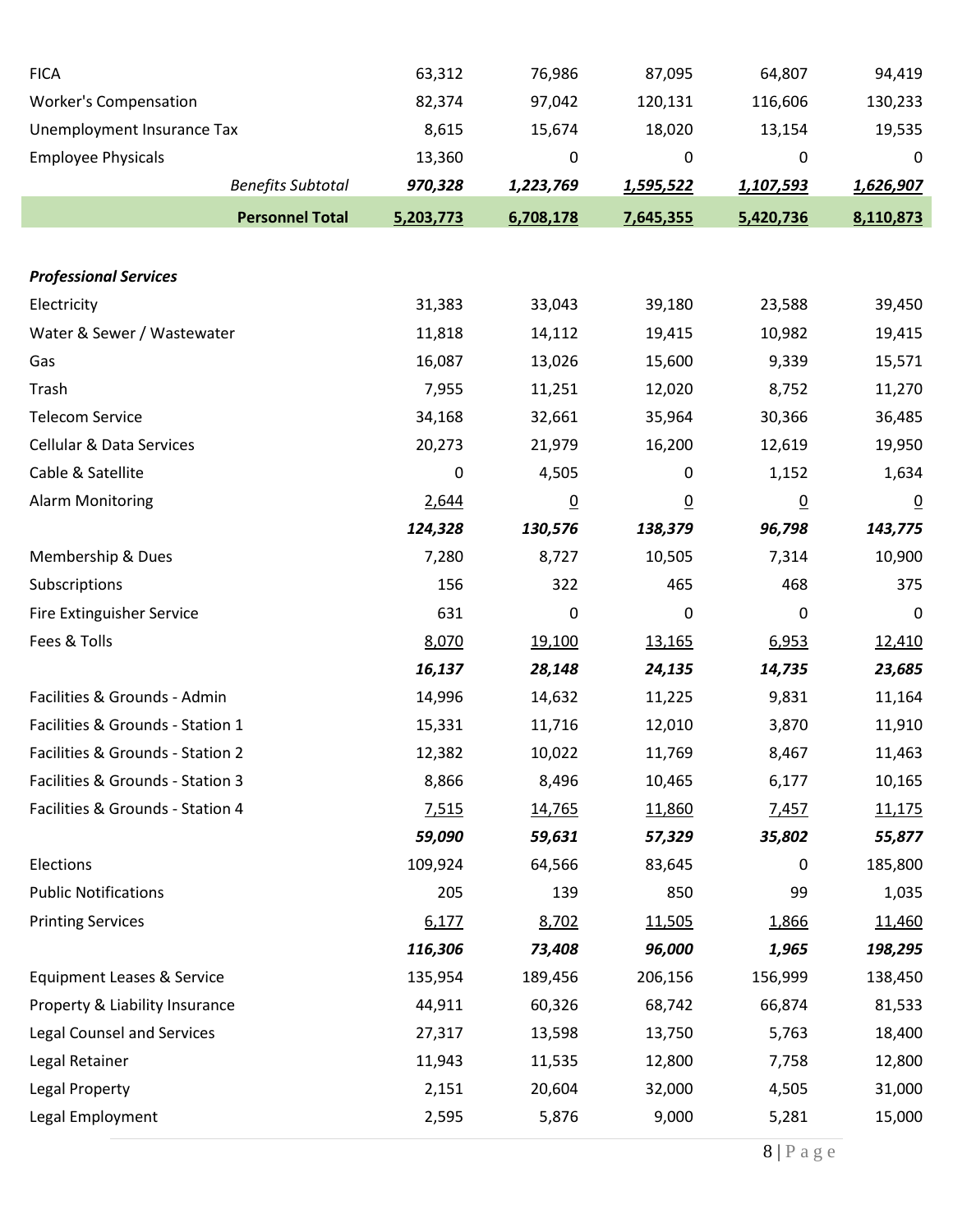| <b>Fire Engineering Services</b>                     | 410            | 0       | 15,000  | 1,845          | 14,000    |
|------------------------------------------------------|----------------|---------|---------|----------------|-----------|
| <b>Ambulance Billing Services</b>                    | 29,497         | 28,980  | 30,909  | 22,440         | 39,000    |
| <b>Accreditation Services</b>                        | 0              | 19,591  | 1,900   | 1,299          | 1,900     |
| <b>Weld County Treasurer's Fees</b>                  | 90,585         | 157,744 | 125,000 | 143,807        | 153,991   |
| <b>Volunteer Pension Fund Contribution</b>           | 19,006         | 10,003  | 19,006  | 0              | 19,006    |
| Audit                                                | 10,632         | 14,536  | 19,300  | 13,441         | 14,600    |
| Abatement                                            | 10,871         | 1,362   | 19,000  | 0              | 0         |
| <b>Employee Recruitment &amp; Retention Services</b> | $\overline{0}$ | 32,750  | 56,550  | 18,747         | 69,700    |
|                                                      | 385,872        | 566,361 | 629,113 | 448,759        | 609,380   |
| <b>Professional Services Total</b>                   | 701,733        | 858,124 | 944,956 | 598,059        | 1,031,012 |
|                                                      |                |         |         |                |           |
| <b>Supplies &amp; Materials</b>                      |                |         |         |                |           |
| IT Incidentals                                       | 22,079         | 3,190   | 6,630   | 2,394          | 5,915     |
| Software Programs & Support                          | 9,383          | 31,366  | 70,745  | 41,611         | 81,852    |
| <b>Communications Equipment Maintenance</b>          | 3,161          | 4,065   | 9,690   | 2,740          | 8,200     |
| Uniforms                                             | 36,225         | 52,368  | 56,138  | 30,755         | 52,740    |
| Protective Equipment                                 | 43,035         | 108,057 | 103,273 | 98,492         | 52,000    |
| Specialized Equipment                                | 20,619         | 31,985  | 37,350  | 10,393         | 33,025    |
| <b>Office Supplies</b>                               | 4,324          | 6,791   | 7,621   | 3,598          | 7,615     |
| Postage & Shipping                                   | 249            | 324     | 500     | 203            | 510       |
| <b>Station Expendables</b>                           | 12,762         | 14,277  | 19,340  | 14,668         | 19,950    |
| <b>Medical Supplies</b>                              | 52,988         | 54,388  | 52,000  | 46,344         | 63,000    |
| COVID-19 Supplies                                    | 0              | 15,017  | 0       | 0              | 0         |
| Food / Meeting Supplies                              | 13,833         | 6,011   | 10,520  | 3,880          | 11,380    |
| <b>Supplies &amp; Materials Total</b>                | 218,658        | 327,837 | 373,807 | 255,078        | 336,187   |
|                                                      |                |         |         |                |           |
| <b>Education &amp; Travel</b>                        |                |         |         |                |           |
| <b>Training &amp; Certifications</b>                 | 21,709         | 23,951  | 47,966  | 22,952         | 51,924    |
| <b>Training Center &amp; Props</b>                   | 3,897          | 11,577  | 7,900   | 1,988          | 7,540     |
| <b>Books &amp; Publications</b>                      | 569            | 3,544   | 2,185   | 1,499          | 3,087     |
| <b>Education Reimbursement</b>                       | 16,843         | 22,676  | 60,000  | 18,686         | 52,500    |
| <b>Public Education</b>                              | 8,582          | 10,003  | 6,900   | 3,717          | 6,700     |
| Fire Prevention Books / Materials                    | 4,560          | 1,996   | 5,325   | 2,280          | 4,725     |
| Travel & Subsistence                                 | 12,801         | 8,530   | 35,299  | 10,690         | 35,681    |
| <b>Board of Directors Donations</b>                  | 500            | 950     | 1,000   | $\overline{0}$ | 1,000     |
| <b>Education &amp; Travel Total</b>                  | 69,461         | 83,227  | 166,575 | 61,812         | 163,157   |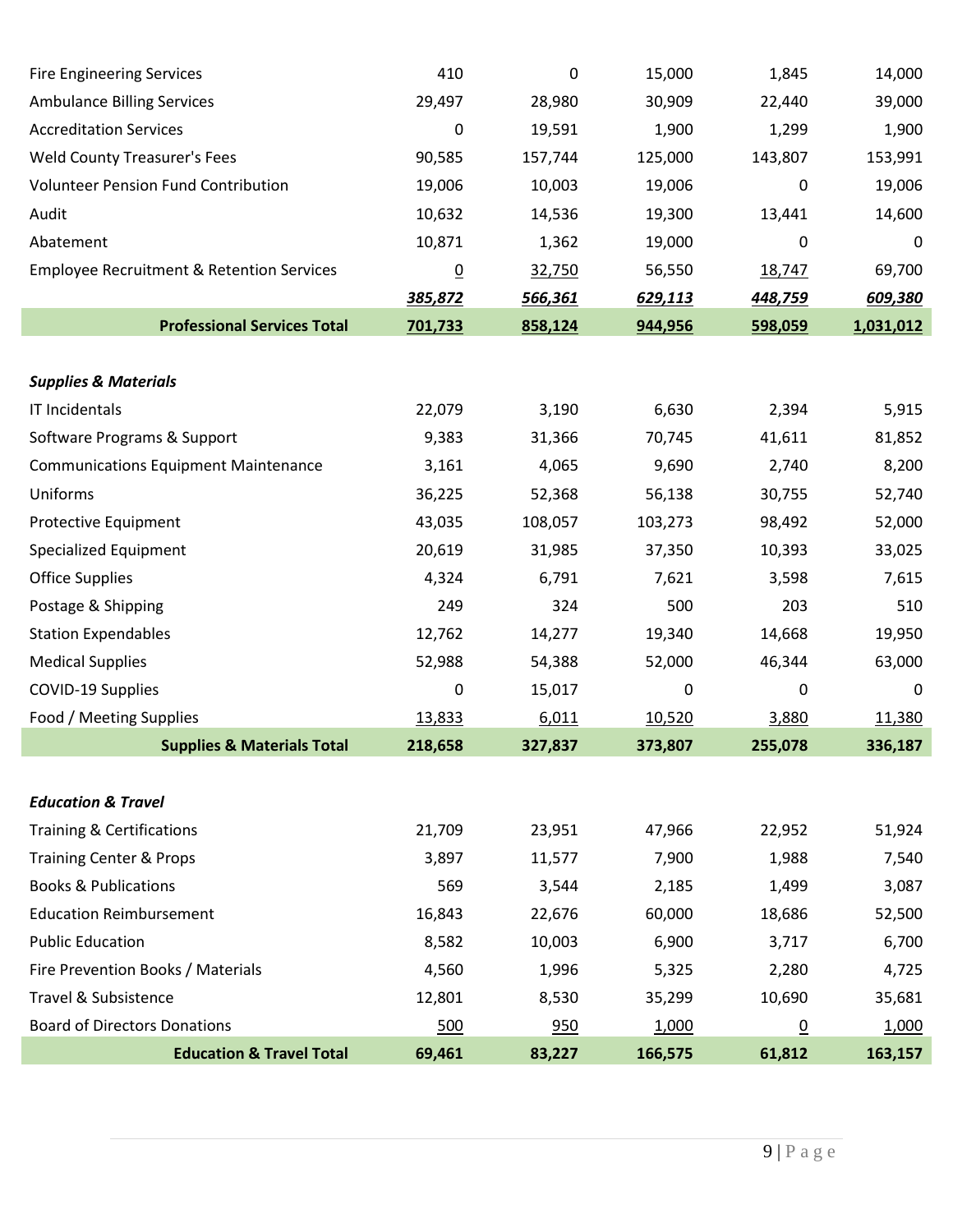| <b>Equipment Maintenance</b>                |         |         |          |                |                |
|---------------------------------------------|---------|---------|----------|----------------|----------------|
| <b>Heavy Vehicle Maintenance</b>            | 29,676  | 53,720  | 51,175   | 43,438         | 52,400         |
| Ladder Service / Testing                    | 2,206   | 2,075   | 4,955    | 0              | 4,850          |
| <b>Pump Testing</b>                         | 1,588   | 2,079   | 2,500    | 415            | 2,500          |
| Light Vehicle Maintenance                   | 6,095   | 3,666   | 11,025   | 1,680          | 12,630         |
| Machinery / Equipment Maintenance           | 10,217  | 12,145  | 16,930   | 2,962          | 14,945         |
| Vehicle Modifications / Installations       | 3,504   | 20,787  | 20,800   | 6,624          | 14,325         |
| <b>Tires</b>                                | 10,443  | 14,375  | 25,000   | 8,602          | 25,350         |
| Fuel                                        | 49,375  | 38,192  | 57,410   | 42,443         | 88,488         |
| Lubricants / Fluids / Chemicals             | 1,268   | 835     | 2,950    | 1,346          | 3,200          |
| <b>Equipment Maintenance Total</b>          | 114,372 | 147,875 | 192,745  | 107,510        | 218,688        |
|                                             |         |         |          |                |                |
| Non-Depreciable Capital Outlay Equipment    |         |         |          |                |                |
| Fire Equipment                              |         | 0       | 0        | 0              | 107,800        |
| <b>EMS Equipment</b>                        |         | 4,306   | 4,800    | 20,689         | 19,800         |
| Radio Equipment                             |         | 15,029  | 31,000   | 33,797         | 13,800         |
| Rescue Equipment                            |         | 0       | 0        | 0              | 6,500          |
| Admin / Station Furnishings                 |         | 37,939  | 3,500    | 1,540          | 6,000          |
| IT Hardware / Equipment / Software          |         | 29,857  | 33,300   | 34,604         | 33,300         |
| <b>Staff Vehicles</b>                       |         | 0       | 0        | 0              | 17,000         |
| <b>Facilities</b>                           |         |         |          |                |                |
| Facility Grounds/Drainage/Landscaping       |         | 4,526   | 0        | 0              | 0              |
| <b>District Outbuildings</b>                |         | 6,100   | 0        | 0              | 0              |
| Admin / Station Re-Models                   |         | 7,774   | <u>0</u> | $\overline{0}$ | $\overline{0}$ |
| <b>Non-Depreciable Capital Outlay Total</b> |         | 105,531 | 72,600   | 90,630         | 204,200        |
|                                             |         |         |          |                |                |
| <b>Depreciable Capital Outlay Equipment</b> |         |         |          |                |                |
| Fire Equipment                              | 6,842   | 7,700   | 715,000  | 601,777        | 0              |
| <b>EMS Equipment</b>                        | 94,311  | 11,400  | 0        | 0              | 0              |
| Radio Equipment                             | 0       | 0       | 0        | 0              | 145,000        |
| Rescue Equipment                            | 0       | 94,107  | 0        | 0              | 55,000         |
| Admin / Station Furnishings                 | 26,315  | 0       | 0        | 0              | 9,400          |
| IT Hardware / Equipment / Software          | 6,029   | 0       | 18,000   | 13,231         | 0              |
| <b>Staff Vehicles</b>                       | 77,848  | 70,549  | 80,000   | 44,311         | 80,000         |
| Ambulance                                   | 197,355 | 0       | 0        | 0              | 0              |
| Apparatus Purchases (Tower)                 | 0       | 0       | 500,000  | 0              | 1,300,000      |
| Apparatus Purchases (Water Tender)          | 59,819  | 179,913 | 0        | 0              | 0              |
| Type VI Engine                              | 81,112  | 0       | 0        | 0              | 0              |
|                                             |         |         |          |                |                |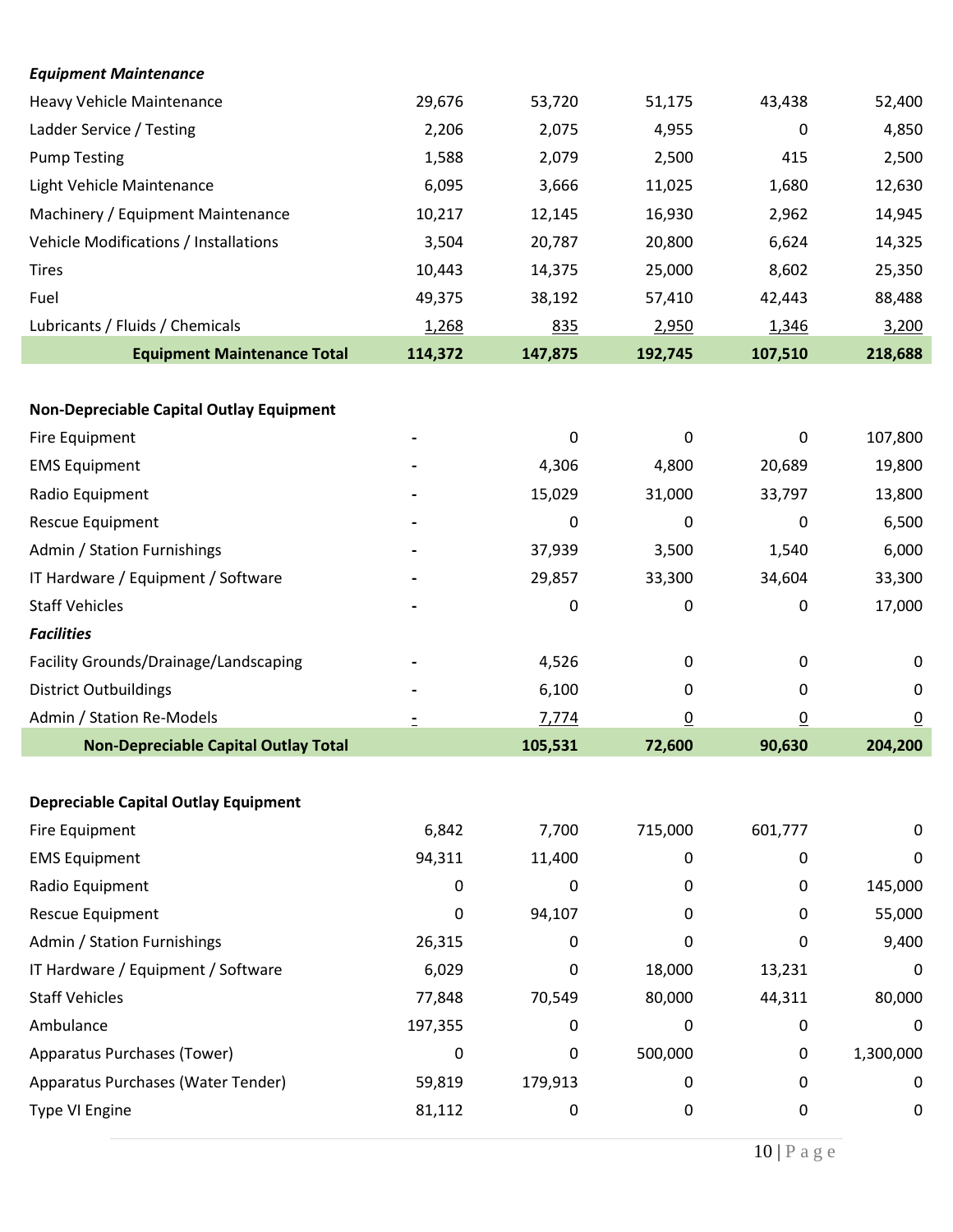| <b>Facilities</b>                              |                 |           |            |           |            |
|------------------------------------------------|-----------------|-----------|------------|-----------|------------|
| Facility Grounds/Drains/Landscape              | $\mathbf{0}$    | 5,320     | 25,500     | 16,846    | 37,000     |
| <b>District Outbuildings</b>                   | 0               | 5,100     | 0          | 0         | 0          |
| Admin / Station Re-Models                      | 19,003          | 32,849    | 33,600     | 39,699    | 29,300     |
| Station 2 Sanitary Sewer & Tap                 | 0               | 76,340    | 0          | 0         | 0          |
| Station 4 Construction / Contingency           | 410,122         | 0         | 0          | 0         | 0          |
| <b>Station Construction (Station 5 Design)</b> | $\underline{0}$ | 7,720     | 150,000    | 135,447   | 2,825,000  |
| <b>Depreciable Capital Outlay Total</b>        | 978,756         | 490,998   | 1,522,100  | 851,311   | 4,480,700  |
|                                                |                 |           |            |           |            |
| Debt Service (2003 General Obligation Bond)    |                 |           |            |           |            |
| <b>Bond Payment - Principal</b>                | 285,000         | 290,000   | 300,000    | 0         | 300,000    |
| Bond Payment - Interest                        | 36,988          | 29,150    | 20,250     | 10,125    | 10,500     |
| <b>Debt Service Total</b>                      | 321,988         | 319,150   | 320,250    | 10,125    | 310,500    |
|                                                |                 |           |            |           |            |
| <b>TOTAL EXPENDITURES</b>                      | 7,608,741       | 9,040,921 | 11,238,388 | 7,395,261 | 14,855,317 |

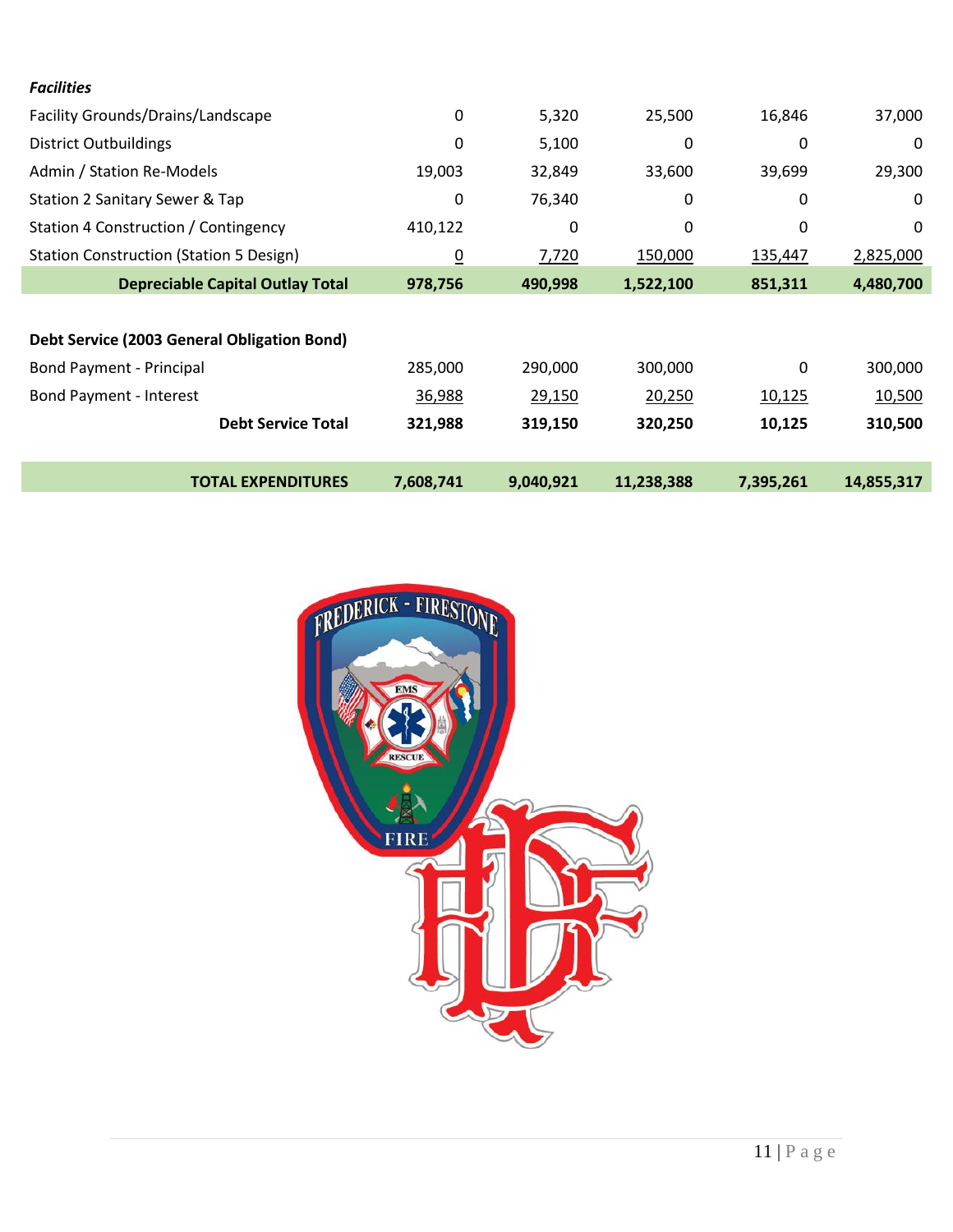# **2021 Associated Legal Documents (2022 Fiscal Year)**

#### **RESOLUTION 2021-09: SUMMARIZING EXPENDITURES AND REVENUES, AND ADOPTING A BUDGET FOR THE FREDERICK-FIRESTONE FIRE PROTECTION DISTRICT, FOR THE FISCAL YEAR BEGINNING ON THE FIRST DAY OF JANUARY, 2022 AND ENDING ON THE LAST DAY OF DECEMBER, 2022.**

Whereas, the Board of Directors of the Frederick-Firestone Fire Protection District has appointed Jeremy A. Young, District Fire Chief, as the District's Budget Officer and directed the Budget Officer to prepare and submit a proposed budget to said governing body at the proper time, and;

Whereas, Jeremy A. Young, District Fire Chief, has submitted a proposed budget to this governing body on October 11, 2021, for its consideration, and;

Whereas, upon due and proper notice, published or posted in accordance with the law, said proposed budget was open for inspection by the public at a designated place, a public hearing was held on November 8, 2021 and December 13, 2021 at 7:00 p.m. and interested taxpayers were given the opportunity to file or register any objections to said proposed budget, and;

Whereas, whatever increases may have been made in the expenditures, like increases were added to the revenues or planned to be expended from reserves or fund balances so that the budget remains in the balance as required by law.

Now therefore, be it resolved by the Board of Directors of the Frederick-Firestone Fire Protection District in the County of Weld, of the State of Colorado that:

Section 1. The budget as submitted, amended, and summarized by fund, a copy of which is attached, hereby is approved and adopted as the budget of the Frederick-Firestone Fire Protection District for the year stated above.

Section 2. The attached budget hereby approved and adopted shall be signed by the Board of Directors and made a part of the public records of the Frederick-Firestone Fire Protection District.

Adopted this 13<sup>th</sup> Day of December, 2021, by the Board of Directors of the Frederick-Firestone Fire Protection District.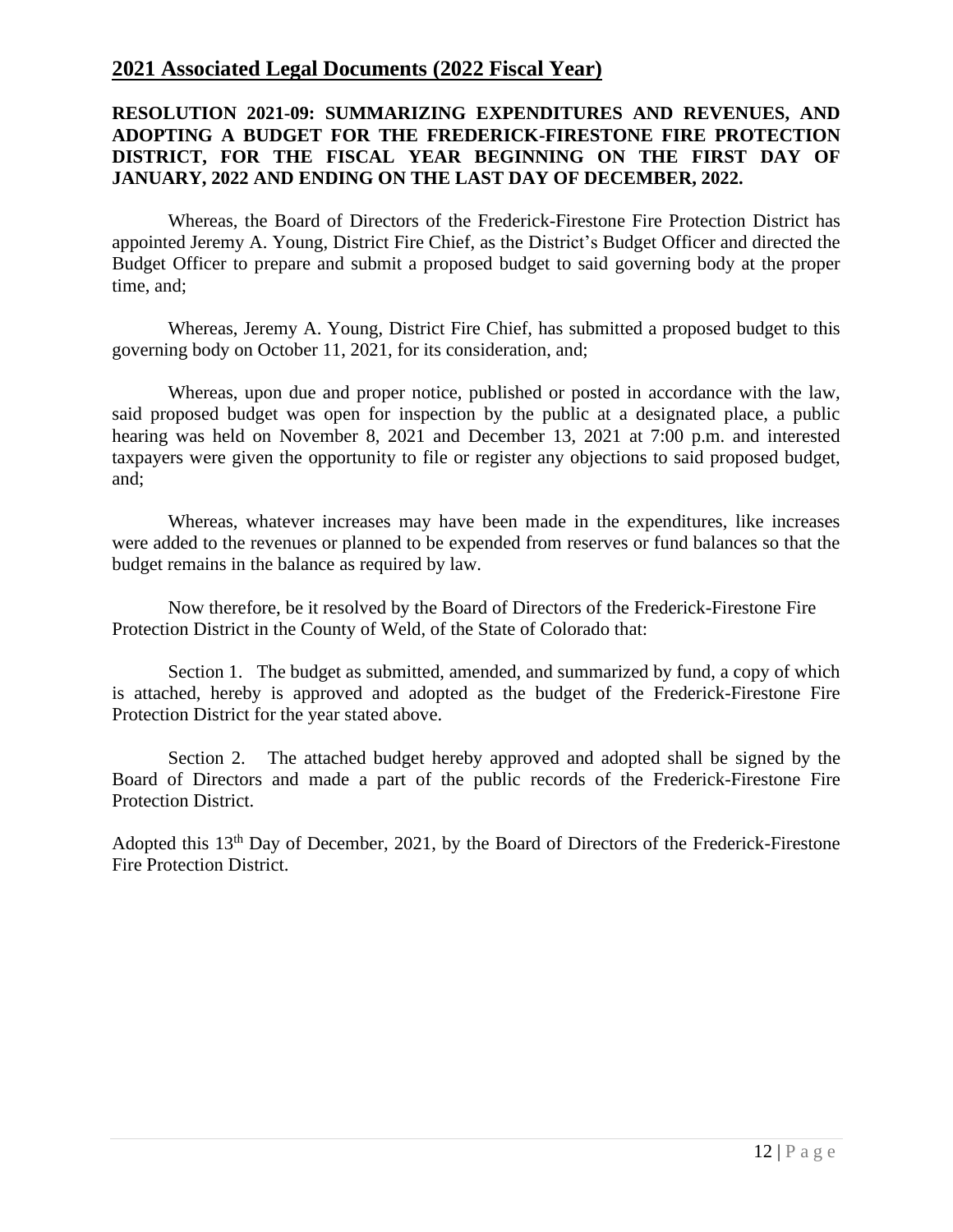#### **RESOLUTION 2021-10: LEVYING GENERAL PROPERTY TAXES FOR THE YEAR 2022 TO HELP DEFRAY THE COSTS OF ADMINISTRATION AND OPERATIONS OF THE FREDERICK-FIRESTONE FIRE PROTECTION DISTRICT, IN THE STATE OF COLORADO, FOR THE 2022 FISCAL YEAR**

Whereas**,** the Board of Directors of the Frederick-Firestone Fire Protection District adopted the Budget for the 2022 fiscal year in accordance with the local government budget law on December 13, 2021; and,

Whereas**,** the amount of money necessary to balance the 2022 Budget for Administration and General Operating purposes from property tax revenue is \$9,382,684**;** and,

Whereas**,** the amount of money necessary to balance the 2022 Budget for voter-approved bonds and interest from property tax revenue is \$310,500; and,

Whereas**,** the net 2021 certification of assessed valuation for the Frederick-Firestone Fire Protection District, as certified by the Weld County Assessor, is \$661,915,685.

Now therefore, be it resolved by the Board of Directors of the Frederick-Firestone Fire Protection District in the County of Weld, in the State of Colorado that:

Section 1. For the purpose of meeting all Administrative and General Operating expenses of the Frederick-Firestone Fire Protection District during the 2022 fiscal year, there is hereby levied a tax of 13.900 mills upon each dollar of the total valuation for assessment of all taxable property within the District for Fiscal Year 2022. The mill levy represents the voter approved 13.900 mills established in November of 2019.

Section 2. For the purpose of meeting all General Obligation Bond and interest expenses of the Frederick-Firestone Fire Protection District during the 2022 fiscal year, there is hereby levied a tax of .469 mills upon each dollar of the total valuation for assessment of all taxable property within the District for Fiscal Year 2022. This represents a temporary reduction of 1.531 mills from voter authorized levels of 2.000 mills in 2022 for the purpose of meeting minimum debt service payment requirements only.

Section 3. The Board of Directors is hereby authorized and directed to immediately certify to the Board of County Commissioners of Weld County, Colorado, the Mill Levies for the Frederick-Firestone Fire Protection District as herein above determined and set based upon the final December certification of valuation from the Weld County Assessor in order to comply with any applicable revenue and other budgetary limits.

Adopted this 13<sup>th</sup> Day of December, 2021, by the Board of Directors of the Frederick-Firestone Fire Protection District.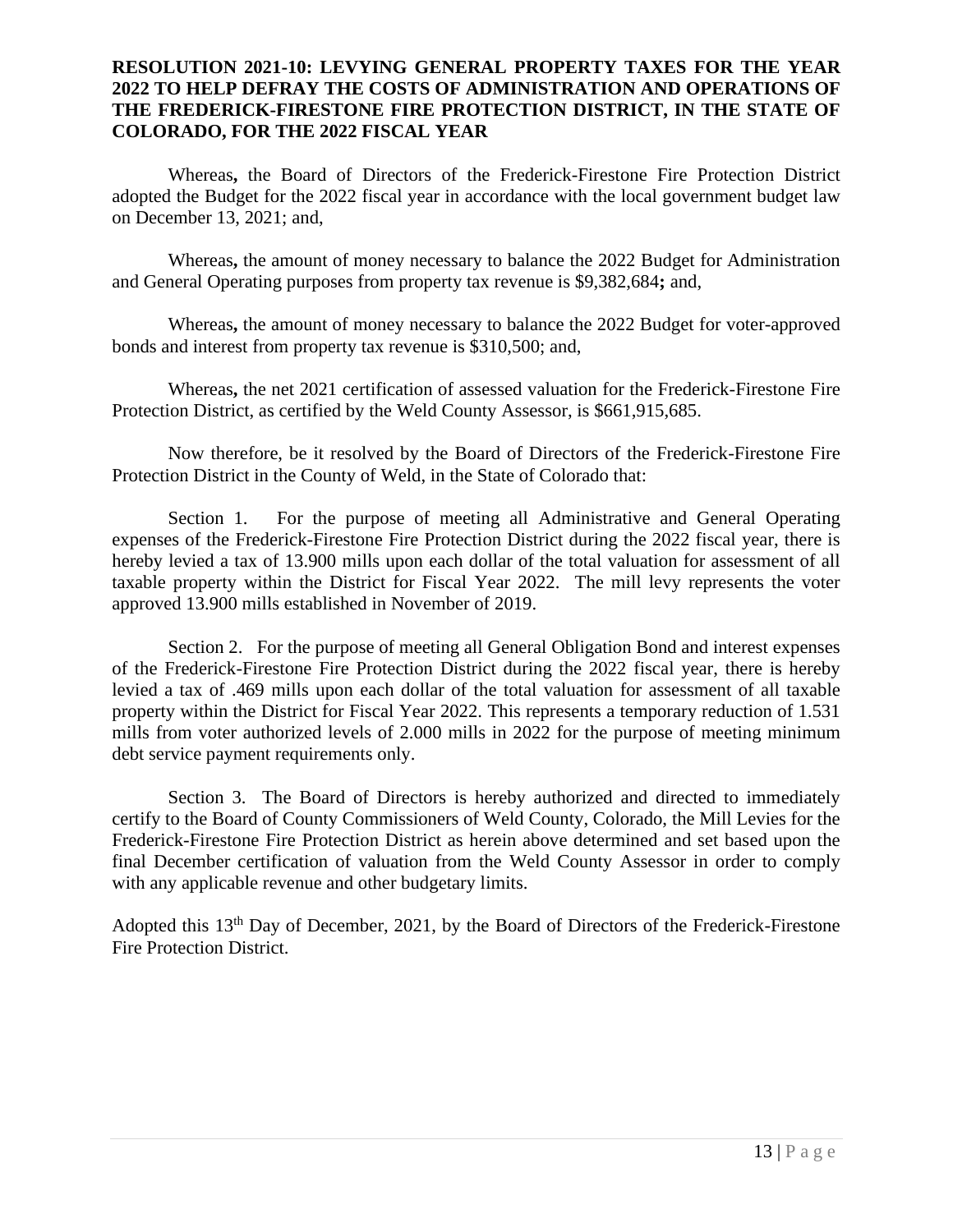#### **RESOLUTION 2021-11: APPROPRIATING SUMS OF MONEY IN THE AMOUNTS AND FOR THE PURPOSES AS SET FORTH BELOW, FOR THE FREDERICK-FIRESTONE FIRE PROTECTION DISTRICT, COLORADO, FOR THE 2022 BUDGET YEAR.**

Whereas**,** in accordance with the requirements of the Local Government Budget Law of Colorado set forth in Part 1, Article 1, Title 29 of the Colorado Revised Statutes, the Board of Directors has adopted the annual budget for Fiscal Year 2022 on December 13, 2021; and,

Whereas**,** the Board of Directors has made provisions therein for revenues in an amount equal to or greater than the total proposed expenditures as set forth in said budget; and,

Whereas**,** it is not only required by law, but also necessary to appropriate the revenues and reserves provided in the budget to and for the purposes described below, thereby establishing a limitation on expenditures for the Administration and Operations of the Frederick-Firestone Fire Protection District.

Now therefore, be it resolved by the Board of Directors of the Frederick-Firestone Fire Protection District in the County of Weld, in the State of Colorado that:

Whereas, the following sums of money are hereby appropriated from the revenues of the General Fund to expenditures for the purposes stated:

|            | 2022 General Fund expenditures               |               |  |  |  |  |
|------------|----------------------------------------------|---------------|--|--|--|--|
| $\bigcirc$ | Personnel:                                   | \$8,110,873   |  |  |  |  |
| $\bigcirc$ | \$1,031,012<br><b>Professional Services:</b> |               |  |  |  |  |
| O          | Supplies and Materials:                      | 336,187<br>\$ |  |  |  |  |
| $\bigcirc$ | <b>Education and Travel:</b>                 | 163,157<br>\$ |  |  |  |  |
| $\bigcirc$ | <b>Equipment and Fleet Maintenance:</b>      | 218,688<br>S. |  |  |  |  |
| $\circ$    | Capital Outlay:                              | \$4,480,700   |  |  |  |  |
| $\bigcirc$ | Non-Depreciable Capital Outlay               | 204,200       |  |  |  |  |
|            | Debt Service:                                | \$ 310,500    |  |  |  |  |
|            | <b>Total:</b>                                | \$14,855,317  |  |  |  |  |
|            | 2022 Reserves                                |               |  |  |  |  |
| $\bigcap$  | <b>Tabor Reserve:</b>                        | \$289,555     |  |  |  |  |
| O          | <b>Unassigned Reserve</b>                    | \$1,501,347   |  |  |  |  |
| O          | <b>Operating Contingency Reserve:</b>        | \$2,069,332   |  |  |  |  |
| O          | Capital Equipment Reserve:                   | \$1,884,581   |  |  |  |  |
| ∩          | <b>Capital Facility Reserve:</b>             | 735,098<br>S. |  |  |  |  |
|            | Debt Service Reserve:                        |               |  |  |  |  |
| ∩          |                                              | 320,298       |  |  |  |  |

Adopted this 13<sup>th</sup> Day of December 2021, by the Board of Directors of the Frederick-Firestone Fire Protection District.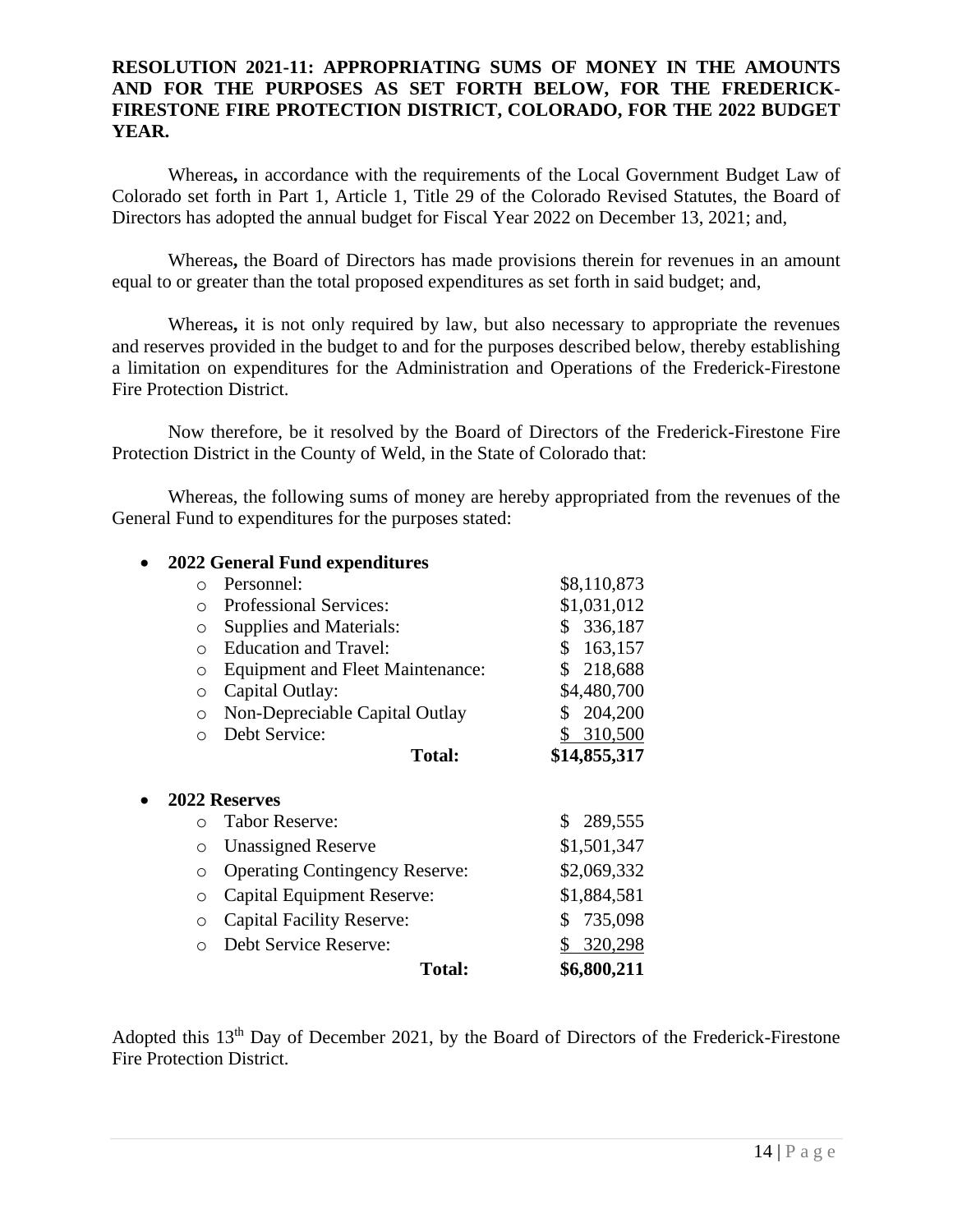#### **RESOLUTION 2021-12: APPROVING AND ADOPTING THE 2022 CODE ENFORCEMENT, AMBULANCE SERVICE, AND ADMINISTRATIVE SERVICES FEE SCHEDULES FOR THE FISCAL YEAR 2022.**

Whereas, the Frederick-Firestone Fire Protection District (the District) is a Quasi-Municipal Corporation and Political Subdivision of the State of Colorado, formed pursuant to C.R.S. §32-1-101, *ET SEQ*. (The Special District Act) to provide, among other services emergency medical and transport services (Collectively, Ambulance Services) and Code Enforcement and Community Risk Reduction services to the citizens within its jurisdiction, and to individuals passing through its jurisdiction.

Whereas, pursuant to C.R.S.  $\S 32$ -1-1002(1)(E)(II) and C.R.S.  $\S 24$ -72-205, the Board of District Board of Directors is authorized to fix, and from time to time increase or decrease, fees and charges for services including: requested or mandated inspection to determine compliance with the applicable Fire Code, Ambulance Services, and fees for the processing of records requests, copies, and other administrative processing services; and,

Whereas, the District's Fire Chief and Executive Staff have developed a proposed Schedule of Fees for Code Enforcement and inspection-related activities associated with general construction/development, automatic fire suppression systems, automatic and/or manual fire alarm systems, kitchen protection/suppression systems, hemp extraction systems and hazardous materials (the "Code Enforcement Fee Schedule:). The Code Enforcement Fee Schedule would be effective January 1, 2022. A copy of the proposed 2022 Code Enforcement Fee Schedule is attached to this Resolution as Exhibit A; and,

Whereas, the District's Fire Chief and Executive Staff have developed a proposed Schedule of Fees for Ambulance Services, including but not limited to: transport mileage; basic life support (BLS) emergency transport; BLS non-emergency transport; BLS helicopter assist; Advanced Life Support (ALS) transport; ALS non-emergency transport; ALS helicopter assist; ALS-2 transport; treatment and no transport; stand-by events, and draws of bodily fluids and substances for law enforcement. A copy of the proposed 2022 Ambulance Service Fee Schedule is attached to this Resolution as Exhibit B; and,

Whereas, the District's Fire Chief and Executive Staff have developed a proposed schedule of fees for Administrative Services, including, copy fees and returned checks fees. A copy of the proposed 2022 Administrative Fee Schedule is attached to this Resolution as Exhibit C; and,

Whereas, the Board of Directors finds that the proposed fees and charges are intended to defray property taxes and cover the significant cost and expenses incurred by the District in providing said service; and,

Whereas, The Board of Directors has reviewed the attached 2022 Code Enforcement/Permit Fee Schedule, 2022 Ambulance Services Fee Schedule, and the 2022 Administrative Fee Schedule and has determined that the proposed fees are necessary, reasonable, and appropriate. Now therefore, be it resolved by the Board of Directors of the Frederick-Firestone Fire Protection District in the County of Weld, in the State of Colorado that: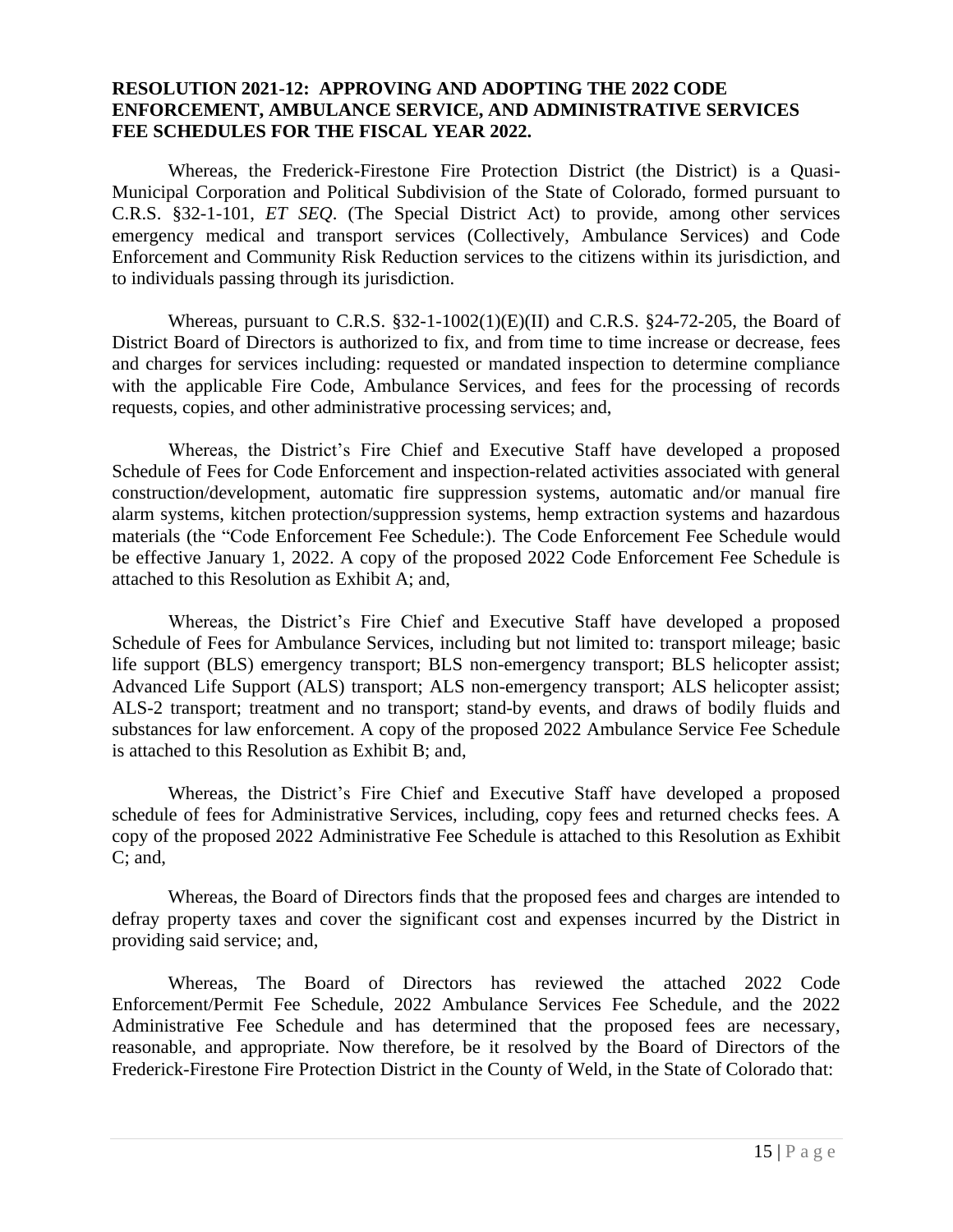Section 1. The 2022 Code Enforcement/Permit Fee Schedule attached to this resolution as Exhibit A, is hereby approved and adopted, effective January 1, 2022; and,

Section 2. The 2022 Ambulance Fee Schedule attached to this resolution as Exhibit B, is hereby approved and adopted, effective January 1, 2022; and,

Section 3. The 2022 Administrative Fee Schedule attached to this resolution as Exhibit C, is hereby approved and adopted, effective January 1, 2022.

Adopted this 13<sup>th</sup> Day of December, 2021, by the Board of Directors of the Frederick-Firestone Fire Protection District.

#### **EXHIBT A**

# **Frederick-Firestone Fire Protection District 2022 Code Enforcement / Permit Fee Schedule**

| <b>Building/Site</b><br><b>Square Footage</b> | Plan<br><b>Review</b> | <b>Sprinkler</b><br><b>System</b><br><b>Review</b> | <b>Alarm</b><br><b>System</b><br><b>Review</b> | <b>Kitchen</b><br><b>System</b><br><b>Review</b> | <b>Hazardou</b><br>$\bf{s}$<br><b>Material</b><br><b>Process</b><br><b>Review</b> | <b>Firework</b><br>s Display/<br><b>Retail</b><br><b>Permit</b><br>Fee | <b>Additional</b><br><b>Service</b><br><b>Hourly Rate</b> |
|-----------------------------------------------|-----------------------|----------------------------------------------------|------------------------------------------------|--------------------------------------------------|-----------------------------------------------------------------------------------|------------------------------------------------------------------------|-----------------------------------------------------------|
| $0 - 2,500$                                   | \$661.00              | \$320.00                                           | \$320.00                                       | \$347.00                                         | \$482.00                                                                          | \$282.00                                                               | \$88.00 / Hour                                            |
| 2,501-5,000                                   | \$661.00              | \$320.00                                           | \$320.00                                       | \$347.00                                         | \$482.00                                                                          | \$282.00                                                               | \$88.00 / Hour                                            |
| 5,001-7,500                                   | \$661.00              | \$304.00                                           | \$320.00                                       | \$347.00                                         | \$482.00                                                                          | \$282.00                                                               | \$88.00 / Hour                                            |
| 7,501-10,000                                  | \$661.00              | \$304.00                                           | \$320.00                                       | \$347.00                                         | \$482.00                                                                          | \$282.00                                                               | \$88.00 / Hour                                            |
| 10,001-20,000                                 | \$665.00              | \$866.00                                           | \$866.00                                       | \$347.00                                         | \$482.00                                                                          | \$282.00                                                               | \$88.00 / Hour                                            |
| 20,001-30,000                                 | \$780.00              | \$866.00                                           | \$866.00                                       | \$347.00                                         | \$482.00                                                                          | \$282.00                                                               | \$88.00 / Hour                                            |
| 30,001-40,000                                 | \$894.00              | \$866.00                                           | \$866.00                                       | \$347.00                                         | \$482.00                                                                          | \$282.00                                                               | \$88.00 / Hour                                            |
| 40,001-50,000                                 | \$1010.00             | \$866.00                                           | \$866.00                                       | \$347.00                                         | \$482.00                                                                          | \$282.00                                                               | \$88.00 / Hour                                            |
| 50,001-60,000                                 | \$1,126.00            | \$866.00                                           | \$866.00                                       | \$347.00                                         | \$482.00                                                                          | \$282.00                                                               | \$88.00 / Hour                                            |
| 60,001-70,000                                 | \$1192.00             | \$866.00                                           | \$866.00                                       | \$347.00                                         | \$482.00                                                                          | \$282.00                                                               | \$88.00 / Hour                                            |
| 70,001-80,000                                 | \$1,356.00            | \$866.00                                           | \$866.00                                       | \$347.00                                         | \$482.00                                                                          | \$282.00                                                               | \$88.00 / Hour                                            |
| 80,001-90,000                                 | \$1,472.00            | \$866.00                                           | \$866.00                                       | \$347.00                                         | \$482.00                                                                          | \$282.00                                                               | \$88.00 / Hour                                            |
| 90,001-100,000                                | \$1,565.00            | \$866.00                                           | \$866.00                                       | \$347.00                                         | \$482.00                                                                          | \$282.00                                                               | \$88.00 / Hour                                            |
| 100,001-200,000                               | \$2,047.00            | \$1,385.00                                         | \$1,385.00                                     | \$347.00                                         | \$482.00                                                                          | \$282.00                                                               | \$88.00 / Hour                                            |
| 200,001-300,000                               | \$2,163.00            | \$1,504.00                                         | \$1,504.00                                     | \$347.00                                         | \$482.00                                                                          | \$282.00                                                               | \$88.00 / Hour                                            |
| 300,001-400,000                               | \$2,278.00            | \$1,617.00                                         | \$1,617.00                                     | \$347.00                                         | \$482.00                                                                          | \$282.00                                                               | \$88.00 / Hour                                            |
| 400,001-500,000                               | \$2,394.00            | \$1,731.00                                         | \$1,731.00                                     | \$347.00                                         | \$482.00                                                                          | \$282.00                                                               | \$88.00 / Hour                                            |
| 500,001-600,000                               | \$2,509.00            | \$1,845.00                                         | \$1,845.00                                     | \$347.00                                         | \$482.00                                                                          | \$282.00                                                               | \$88.00 / Hour                                            |
| 600.001-700.000                               | \$2,623.00            | \$1,964.00                                         | \$1,964.00                                     | \$347.00                                         | \$482.00                                                                          | \$282.00                                                               | \$88.00 / Hour                                            |
| 700,001-800,000                               | \$2,739.00            | \$2,077.00                                         | \$2,077.00                                     | \$347.00                                         | \$482.00                                                                          | \$282.00                                                               | \$88.00 / Hour                                            |
| 800,001-900,000                               | \$2,855.00            | \$2,192.00                                         | \$2,192.00                                     | \$347.00                                         | \$482.00                                                                          | \$282.00                                                               | \$88.00 / Hour                                            |
| $900.001 -$<br>1,000,000                      | \$2,970.00            | \$2,306.00                                         | \$2,306.00                                     | \$347.00                                         | \$482.00                                                                          | \$282.00                                                               | \$88.00 / Hour                                            |
| $1,000,001+$                                  | \$3,084.00            | \$2,424.00                                         | \$2,424.00                                     | \$347.00                                         | \$482.00                                                                          | \$282.00                                                               | \$88.00 / Hour                                            |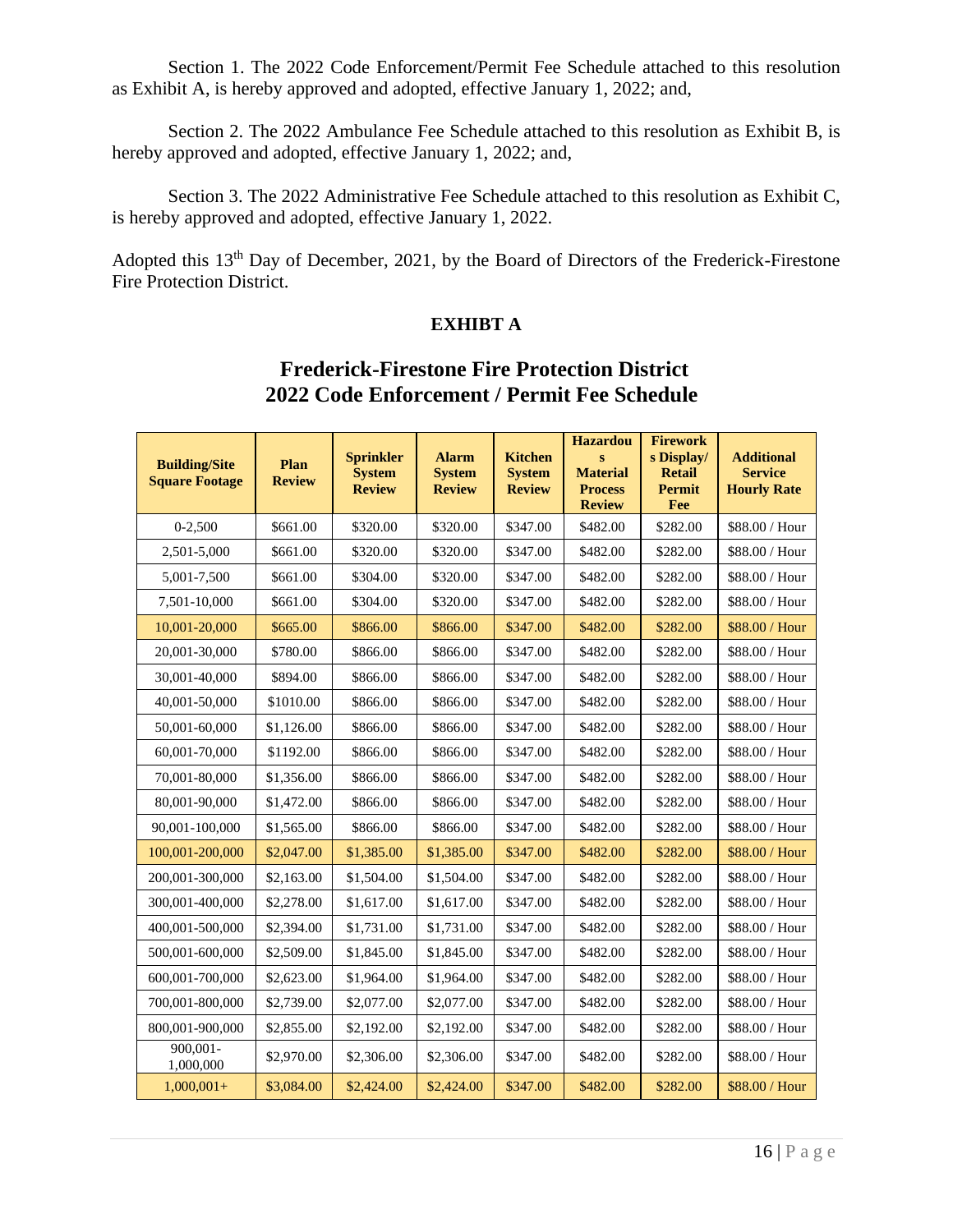- ❖ The Plan Review Fee set forth above is for the initial review of construction documents submitted in support of an application for a construction permit, and where appropriate, a site inspection. The Plan Review Fee is based on the overall development square footage.
- ❖ Fire Alarm and Fire Sprinkler Plan Review Fees will be calculated according to the building square footage.
- ❖ Residential Development Reviews Residential developments will be billed a review fee of \$300.00 for each filing.
- ❖ Gas and oil well sites will be billed at \$700.00 per well.
- ❖ Additional inspections, based on failed initial inspections, shall be calculated at the rate of \$88.00 an hour.

# **EXHIBIT B**

# **Frederick-Firestone Fire Protection District 2022 Ambulance Fee Schedule**

| <b>Service Type</b>                    | <b>Resident</b>   | <b>Non-Resident</b> |
|----------------------------------------|-------------------|---------------------|
|                                        |                   |                     |
| <b>Loaded Mile</b>                     | \$10.00           | \$10.00             |
| <b>BLS</b> Emergency Transport         | \$600.00          | \$1,100.00          |
| <b>BLS Non-Emergency Transport</b>     | \$600.00          | \$1,100.00          |
| <b>BLS Helicopter Assist</b>           | \$150.00          | \$300.00            |
| <b>ALS Emergency Transport</b>         | \$1,000.00        | \$1,500.00          |
| <b>ALS Non-Emergency Transport</b>     | \$1,000.00        | \$1,500.00          |
| <b>ALS Helicopter Assist</b>           | \$150.00          | \$300.00            |
| <b>ALS-2 Transport</b>                 | \$1,250.00        | \$1,750.00          |
| Treatment/No Transport                 | \$150.00          | \$300.00            |
| No Treatment/No Transport              | \$0.00            | \$0.00              |
| Stand-By Event (Hourly, per Crew)      | \$123.38          | \$123.38            |
| Convenience Fees – Electronic Payments | 3% or \$5.00 flat | 3% or \$5.00 flat   |
| Police Blood Draw                      | \$33.20           | \$33.20             |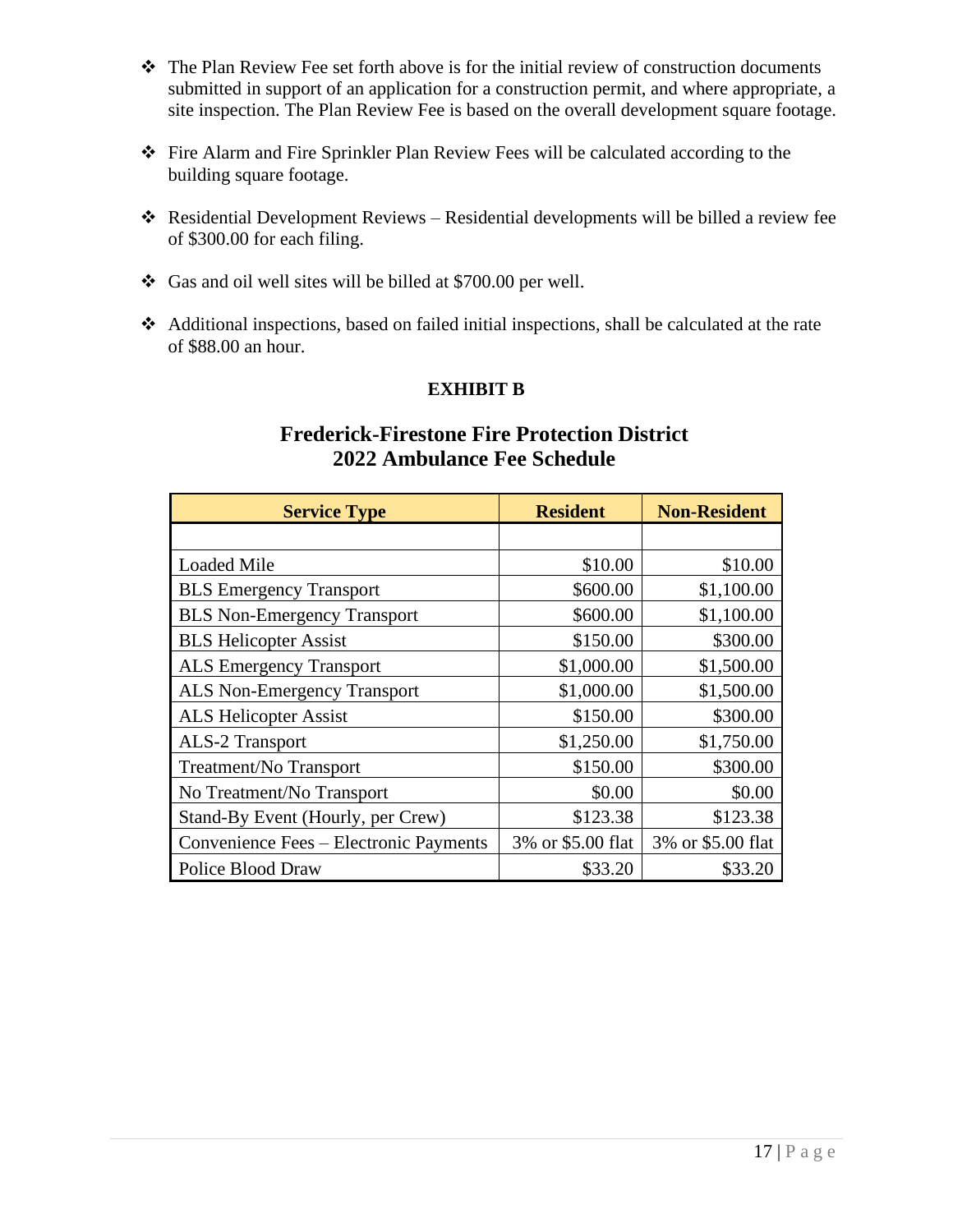# **EXHIBIT C**

# **Frederick-Firestone Fire Protection District 2022 Administrative Services Fee Schedule**

| <b>Records Release</b>           |                                |  |  |  |
|----------------------------------|--------------------------------|--|--|--|
| <b>All Records</b>               |                                |  |  |  |
| Digital Media Hardware           | <b>Actual Hardware Cost</b>    |  |  |  |
| Returned check fee               | \$20.00                        |  |  |  |
| <b>Research and Retrieval</b>    | \$33.58 / per hour             |  |  |  |
| Data manipulation                | \$33.58 / per hour             |  |  |  |
| Postage                          | <b>Actual Cost</b>             |  |  |  |
|                                  | <b>HIPPA / Medical Records</b> |  |  |  |
| Electronic - Flat Fee            | \$6.50                         |  |  |  |
| Paper Copies                     | <b>Actual Labor Cost</b>       |  |  |  |
| <b>All Other Records</b>         |                                |  |  |  |
| $$0.25/$ per page<br>Pages $1 +$ |                                |  |  |  |

| <b>Training</b>               |                        |  |  |  |  |
|-------------------------------|------------------------|--|--|--|--|
| Classroom                     | \$50.00 / Half Day     |  |  |  |  |
| <b>Mobile Training Center</b> | \$50.00 / Half Day     |  |  |  |  |
| <b>Safety Officer</b>         | \$55.00 / per hour     |  |  |  |  |
| <b>Cleaning Fee</b>           | $$200.00 /$ occurrence |  |  |  |  |
| <b>Security Deposit</b>       | \$200.00               |  |  |  |  |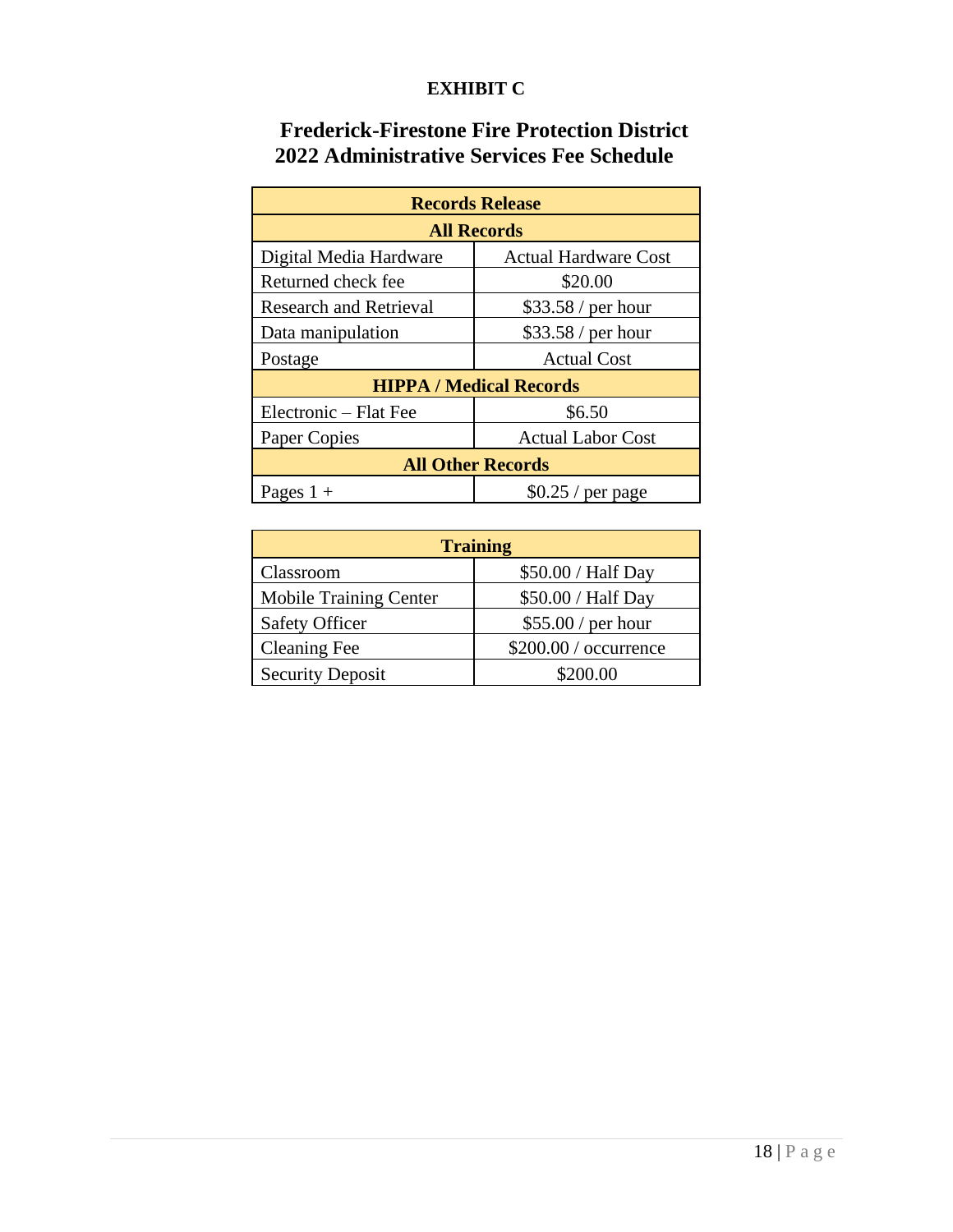#### **RESOLUTION 2021-13: AUTHORIZING THE FIRE CHIEF TO SUBMIT, AND AUTHORIZE SUBMISSION OF, APPLICATIONS FOR LOCAL, STATE, FEDERAL, AND PRIVATE GRANTS AS APPLICABLE.**

Whereas, the Frederick-Firestone Fire Protection District ("*District*") is a political subdivision of the State, organized pursuant to the Colorado Special District Act, C.R.S. § 32-1- 101, *et seq.*, to provide fire suppression, fire prevention, and public education, emergency medical, rescue, ambulance, and hazardous materials services (collectively, "*Emergency Services*") to the citizens and property within its jurisdiction;

Whereas, pursuant to C.R.S. §32-1-1001(1)(h), the District Board of Directors ("*Board*") is charged with the duty of managing, controlling and supervising all of the business and affairs of the District, including the use of District funds;

Whereas, from time to time, the Fire Chief or Chief Staff may identify local, state, federal, or private grant opportunities that, if awarded to the District, will provide financial, operational, or other assistance that will help the District provide safer, higher quality, and more efficient and cost-effective Emergency Services;

Whereas, the grant application process is often time consuming, and requires the District to provide extensive information and adhere to numerous technical requirements in order to meet eligibility requirements for the respective grant;

Whereas, from time to time, the Fire Chief or Chief Staff may identify a grant opportunity that would benefit the District, but that has an application deadline before the next regularly scheduled Board meeting, and that therefore does not allow the Fire Chief or Chief Staff to seek Board approval to apply for the respective grant; and,

Whereas, the Board desires to help facilitate the timely application for local, state, federal, and private grants that the Fire Chief reasonably believes will benefit the District, by authorizing the Fire Chief and the Fire Chief's designee(s) to apply for grants in accordance with the guidelines set forth in this Resolution.

Now therefore, be it resolved by the board of directors of the Frederick-Firestone Fire Protection District that;

1. The Fire Chief, and the Fire Chief's designee(s), is authorized to apply for any local, state, federal, or private grant opportunity that the Fire Chief determines will benefit the District or the individuals the District serves, subject to the limitations and requirements set forth in this Resolution.

2. The Fire Chief shall not, without Board approval, submit or authorize submission of a grant application that, if the grant is awarded, requires the District to (i) provide "matching funds" equal to more than 50% of the grant money awarded to the District, or (ii) pay more than 50% of the cost of personnel, equipment, apparatus, or other items awarded to the District. Notwithstanding the foregoing, the Fire Chief shall not, without Board approval, submit or authorize submission of a grant application that, if the grant is awarded, would require the District to expend more than \$100,000.